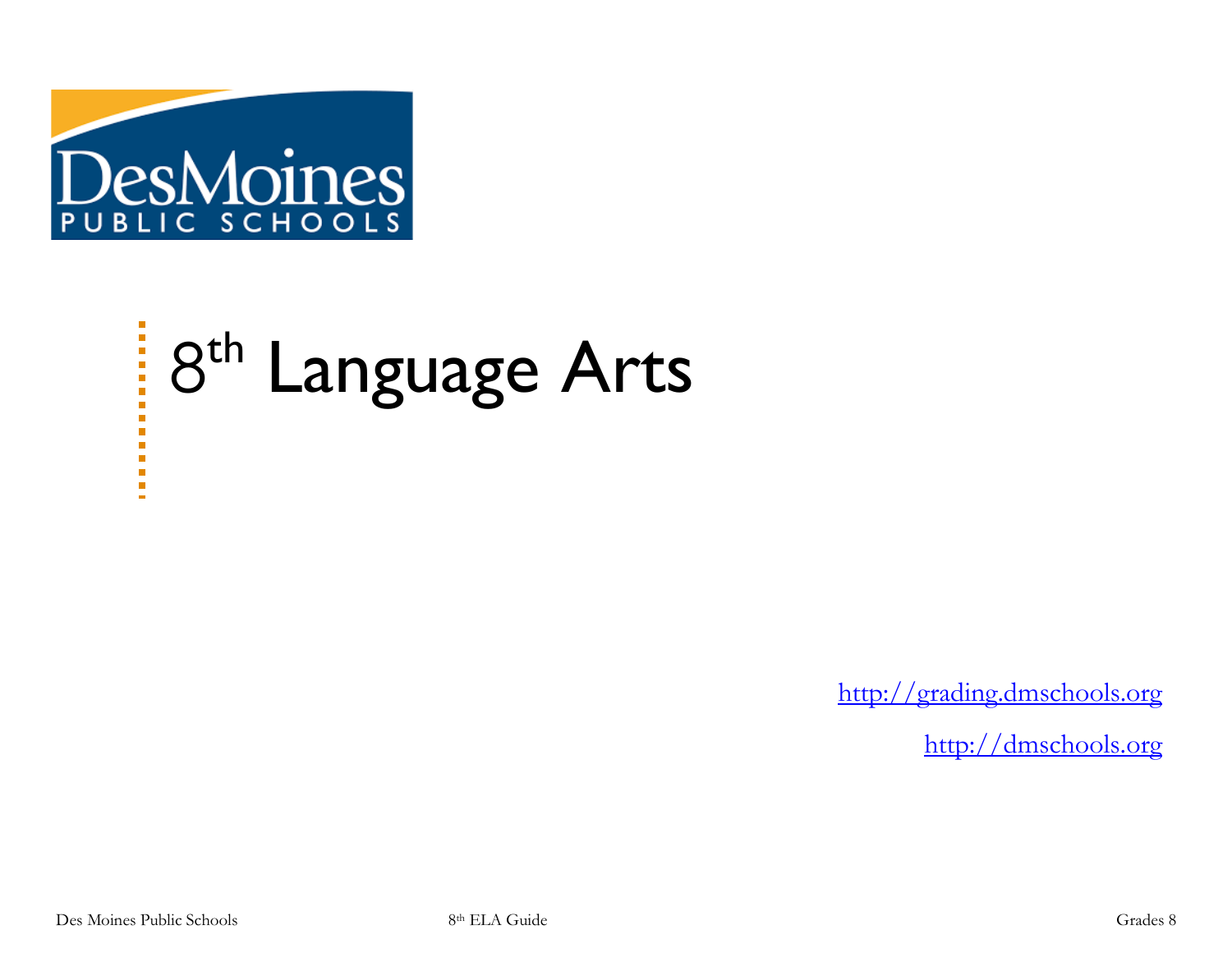## **Foreword**

The purpose of this guide is to:

- Provide guidance for scoring student evidence.
- Identify pacing for evidence collection.

#### **How to use this document:**

**This curriculum guide is not…**

- Used for designing instruction (you'll use your curricular materials for that working through each lesson as designed).
- Meant to restrict your creativity as a teacher.
- A ceiling of what your students can learn, nor a set of unattainable goals.

## **Instead, the curriculum guide is meant to be a common vision for student learning and a set of targets and success criteria directed related to grade level standards by which to measure and report student progress and provide meaningful feedback.**

The curriculum guide outlines the learning that is **most essential** for student success; it is our district's guaranteed and viable curriculum. The expectation is that every student in our district, regardless of school or classroom, will have access to and learn these targets. As the classroom teacher, you should use the materials within our adopted curriculum to help you to scaffold up to the learning targets and extend your students' learning beyond them.

Please consider this guide a living and dynamic document, subject to change and a part of a continuous feedback loop.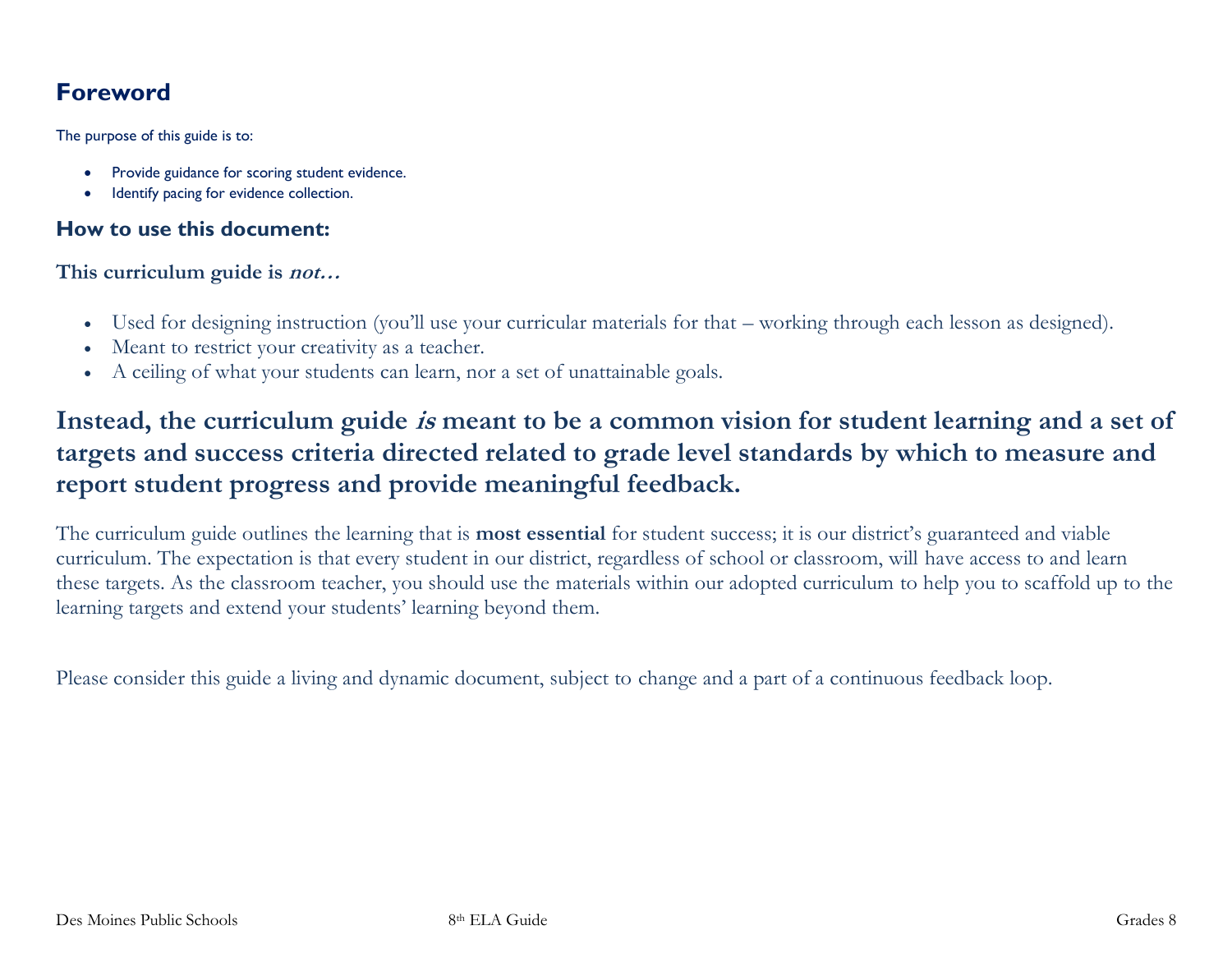## **Curriculum Access: [EL Education](https://curriculum.eleducation.org/curriculum/ela/2019/grade-8) – Grade 8**

| Semester I                                               |                                                    | <b>Module I: Folklore of Latin America</b><br>Summer of the Mariposas |                                            |                                    | <b>Module 3: Voices of the Holocaust</b><br>Maus      |  |
|----------------------------------------------------------|----------------------------------------------------|-----------------------------------------------------------------------|--------------------------------------------|------------------------------------|-------------------------------------------------------|--|
|                                                          | Unit I                                             | Unit 2                                                                | Unit 3                                     | Unit I                             | Unit 2                                                |  |
| <b>Topic Name</b>                                        | Topic I:<br><b>Read and Analyze</b>                | Topic 2:<br><b>Narrative Writing</b>                                  | Topic 3:<br><b>Compare and</b><br>Contrast | Topic 4:<br><b>Maus</b>            | Topic 5:<br><b>Voices of Victims</b><br>and Survivors |  |
| Reporting frequency of<br>topic scores                   | 4 weeks<br>(16 lessons)<br>22 days                 | 4 weeks<br>(11 lessons)<br>13 days                                    | 3 weeks<br>(14 lessons)<br>18 days         | 4 weeks<br>(10 lessons)<br>16 days | 3 weeks<br>$(14$ lessons)<br>16 days                  |  |
| Approximate beginning<br>and end dates for the<br>topics | $8/24 - 9/23$                                      | $9/26 - 10/14$                                                        | $10/17 - 11/11$                            | $11/14-12/8$                       | $12/12 - 1/13$                                        |  |
| <b>Focus Standards</b>                                   | RL.8.4, RL.8.5<br>RL.8.1, RL.8.6<br>RL.8.1, RL.8.3 | RI.8.1, RI.8.2<br>W.8.3                                               | W.8.2<br>W.8.6<br>SL                       | RL.8.1, RL.8.3                     | RL.8.4, L.8.5<br><b>RL.8.2</b>                        |  |

| <b>Semester 2</b>                                        | <b>Module 3: Voices of the Holocaust</b><br>Maus |                                                   |                                      | Module 4: Lessons from Japanese American Internment<br><b>Farewell to Manzanar</b> |                                                        |
|----------------------------------------------------------|--------------------------------------------------|---------------------------------------------------|--------------------------------------|------------------------------------------------------------------------------------|--------------------------------------------------------|
|                                                          |                                                  | Unit 3                                            | Unit I                               | Unit 2                                                                             | Unit 3                                                 |
|                                                          |                                                  | Topic 6:<br><b>Voices of</b><br><b>Upstanders</b> | Topic 7:<br><b>Lessons Learned</b>   | Topic 8:<br><b>Significant Ideas</b>                                               | Topic 9:<br>Investigate,<br><b>Discover, and Apply</b> |
| Reporting frequency of<br>topic scores                   |                                                  | 4 weeks<br>(15 lessons)<br>17 days                | 3.5 weeks<br>(12 lessons)<br>18 days | 4.5 weeks<br>(18 lessons)<br>26 days                                               | 5 weeks<br>(12 lessons)<br>22 days                     |
| Approximate beginning<br>and end dates for the<br>topics |                                                  | $1/19 - 2/10$                                     | $2/15 - 3/10$                        | $3/22 - 4/28$                                                                      | $5/1 - 5/31$                                           |
| <b>Focus Standards</b>                                   |                                                  |                                                   |                                      |                                                                                    |                                                        |

# **Standards-Referenced Grading Basics**

Des Moines Public Schools 8th ELA Guide Grades 8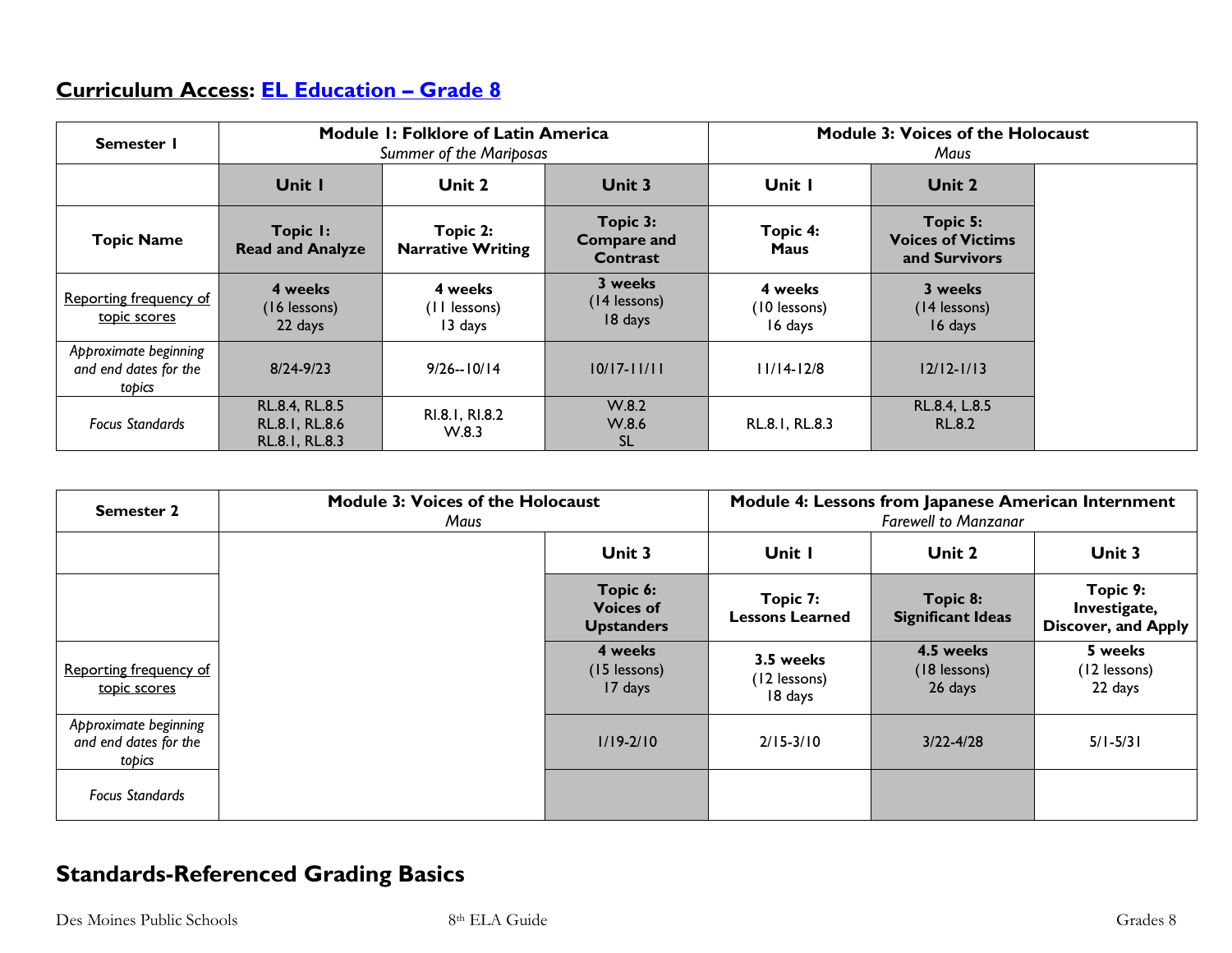#### **Our purpose in collecting a body of evidence is to:**

• Allow teachers to determine a defensible and credible topic score based on a representation of student learning over time.

- Clearly communicate where a student's learning is based on a topic scale to inform instructional decisions and push student growth.
- Show student learning of Level 3 targets through multiple and varying points of data
- Provide opportunities for feedback between student and teacher.

#### **Scoring**

A collaborative scoring process is encouraged to align expectations of the scale to artifacts collected. Routine use of a collaborative planning and scoring protocol results in calibration and a collective understanding of evidence of mastery. Enough evidence should be collected to accurately represent a progression of student learning as measured by the topic scale. Teachers look at all available evidence to determine a topic score. All topic scores should be defensible and credible through a body of evidence.

**\*\*\*Only scores of 4, 3.5, 3, 2.5, 2, 1.5, 1, and 0 can be entered as Topic Scores**.

## **Multiple Opportunities**

Philosophically, there are two forms of multiple opportunities, both of which require backwards design and intentional planning. One form is opportunities planned by the teacher throughout the unit of study and/or throughout the semester. The other form is reassessment of learning which happens after completing assessment of learning at the end of a unit or chunk of learning.

Students will be allowed multiple opportunities to demonstrate proficiency. Teachers need reliable pieces of evidence to be confident students have a good grasp of the learning topics before deciding a final topic score. To make standards-referenced grading work, the idea of "multiple opportunities" is emphasized. If after these opportunities students still have not mastered Level 3, they may then be afforded the chance to reassess.

# Updated SRG grading guidance COMING SOON

#### **Guiding Practices of Standards-Referenced Grading**

- **1.** A consistent 4-point grading scale will be used.
- **2.** Student achievement and behavior will be reported separately.
- **3.** Scores will be based on a body of evidence.
- **4.** Achievement will be organized by learning topic and converted to a grade at semester's end.
- **5.** Students will have multiple opportunities to demonstrate proficiency.
- **6.** Accommodations and modifications will be provided for exceptional learners.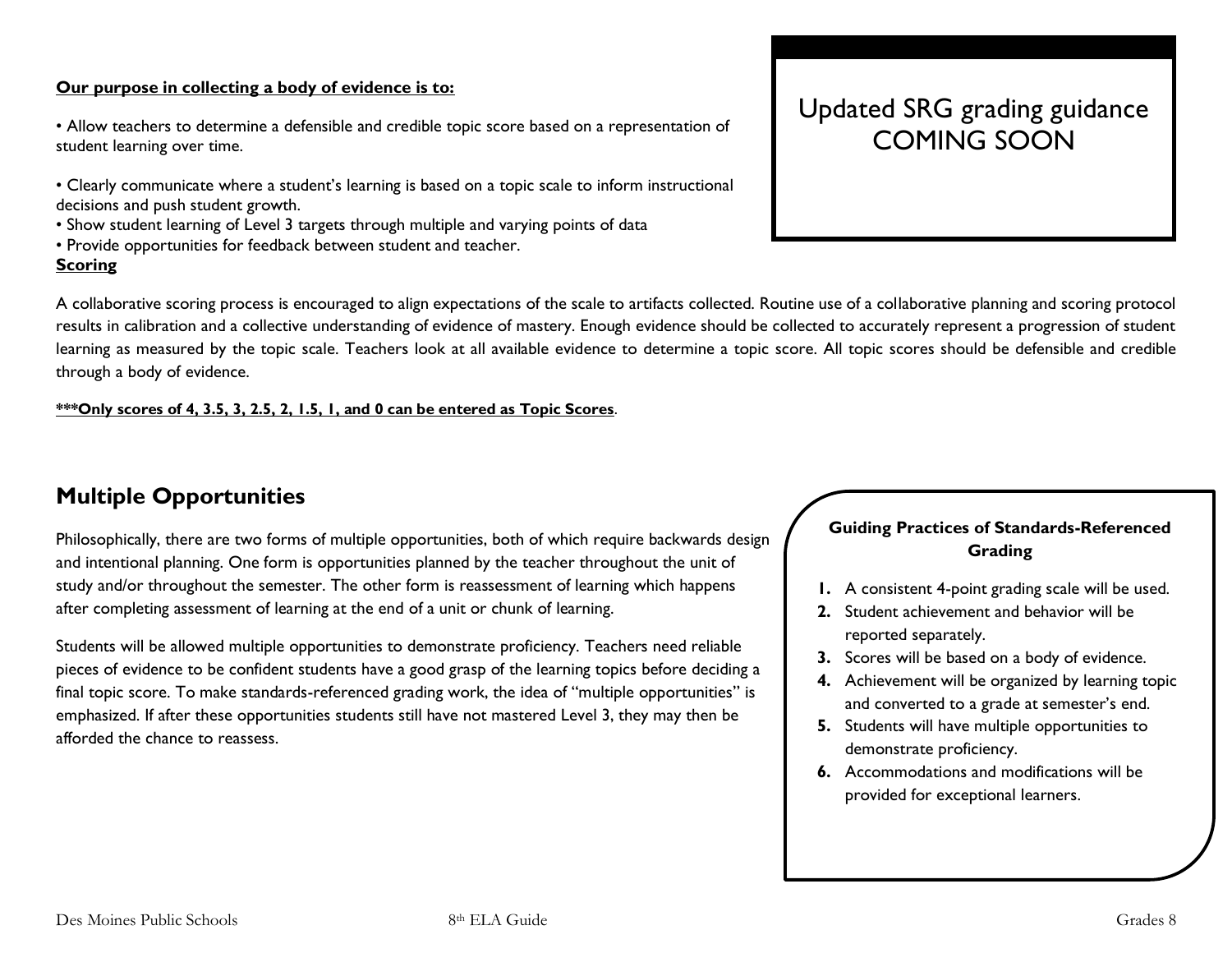## **Anatomy of a Scale**



*coherence.*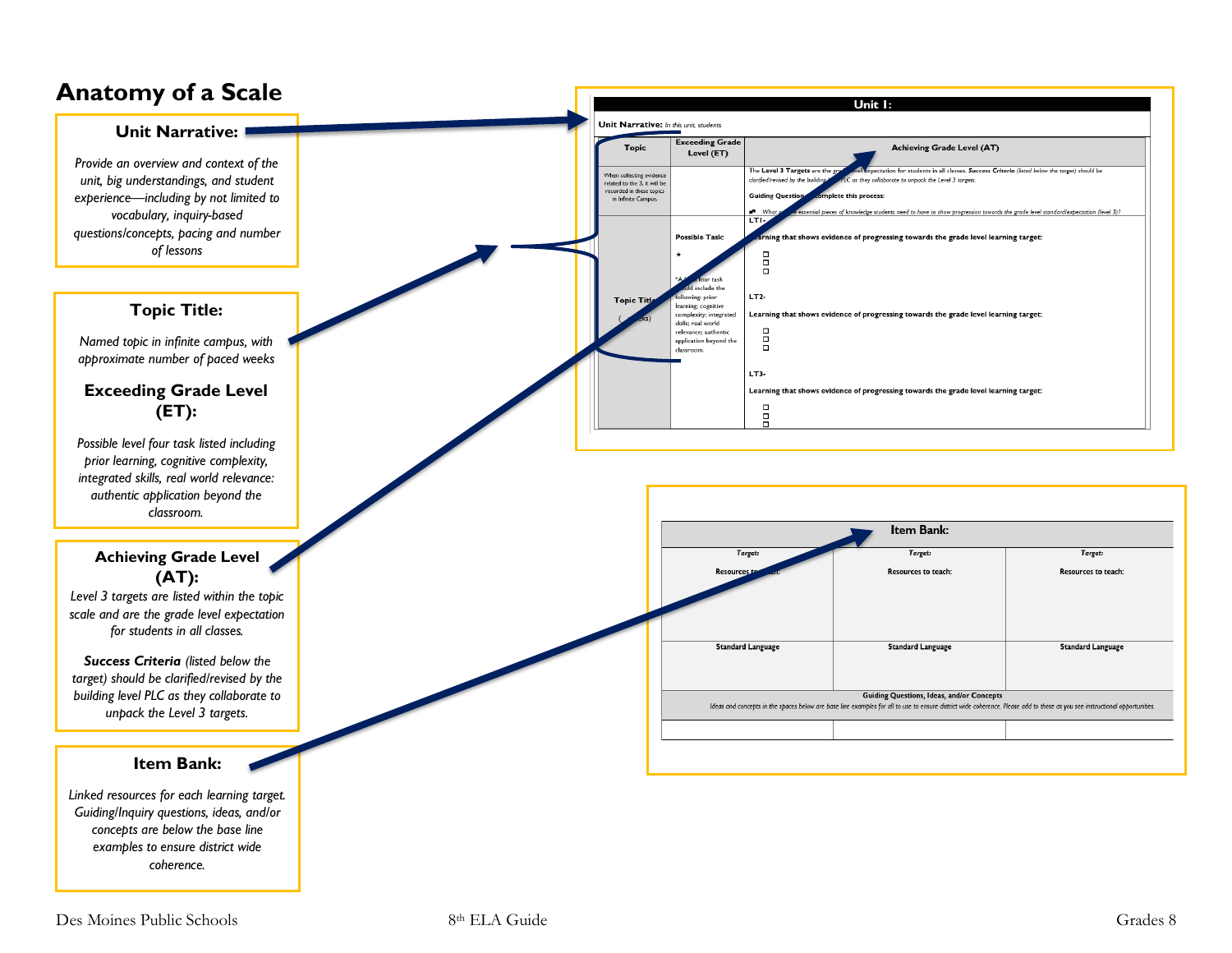## **Module 1, Unit 1: Build Background Knowledge: Read & Analyze** *Summer of the Mariposas*

**Topic Narrative:** <https://curriculum.eleducation.org/curriculum/ela/2019/grade-8/module-1/unit-1>

| The Level 3 Targets are the grade level expectation for students in all classes. Success Criteria are provided below each target.<br>When collecting evidence<br>related to these targets, it<br>will be recorded in this<br>topic in Infinite Campus.<br>LTIA- Interpret how an author uses figurative language to convey meaning<br>Learning that shows evidence of progressing towards grade-level learning target:<br>Determine the meaning of unknown words or phrases<br>ப<br>Understand word relationships and how they convey meaning<br>Determine the figurative and connotative meaning of words<br>□<br><b>LTIB-</b> Explain the effect of differences in points of view of characters and the reader<br><b>Read &amp; Analyze</b><br>Learning that shows evidence of progressing towards grade-level learning target:<br>Identify details that are revealed to the reader and characters at different points throughout the narrative<br>ப<br>Describe details that influence characters in different ways | <b>Topic</b> | <b>Achieving Grade Level (AT)</b> |  |  |  |
|------------------------------------------------------------------------------------------------------------------------------------------------------------------------------------------------------------------------------------------------------------------------------------------------------------------------------------------------------------------------------------------------------------------------------------------------------------------------------------------------------------------------------------------------------------------------------------------------------------------------------------------------------------------------------------------------------------------------------------------------------------------------------------------------------------------------------------------------------------------------------------------------------------------------------------------------------------------------------------------------------------------------|--------------|-----------------------------------|--|--|--|
|                                                                                                                                                                                                                                                                                                                                                                                                                                                                                                                                                                                                                                                                                                                                                                                                                                                                                                                                                                                                                        |              |                                   |  |  |  |
|                                                                                                                                                                                                                                                                                                                                                                                                                                                                                                                                                                                                                                                                                                                                                                                                                                                                                                                                                                                                                        |              |                                   |  |  |  |
|                                                                                                                                                                                                                                                                                                                                                                                                                                                                                                                                                                                                                                                                                                                                                                                                                                                                                                                                                                                                                        |              |                                   |  |  |  |
|                                                                                                                                                                                                                                                                                                                                                                                                                                                                                                                                                                                                                                                                                                                                                                                                                                                                                                                                                                                                                        |              |                                   |  |  |  |
|                                                                                                                                                                                                                                                                                                                                                                                                                                                                                                                                                                                                                                                                                                                                                                                                                                                                                                                                                                                                                        |              |                                   |  |  |  |
| LTIC- Analyze how incidents in a story reveal aspects of character                                                                                                                                                                                                                                                                                                                                                                                                                                                                                                                                                                                                                                                                                                                                                                                                                                                                                                                                                     |              |                                   |  |  |  |
| Learning that shows evidence of progressing towards grade-level learning target:<br>Identify incidents that have significant impact<br>Identify character traits that are revealed by their response to certain incidents                                                                                                                                                                                                                                                                                                                                                                                                                                                                                                                                                                                                                                                                                                                                                                                              |              |                                   |  |  |  |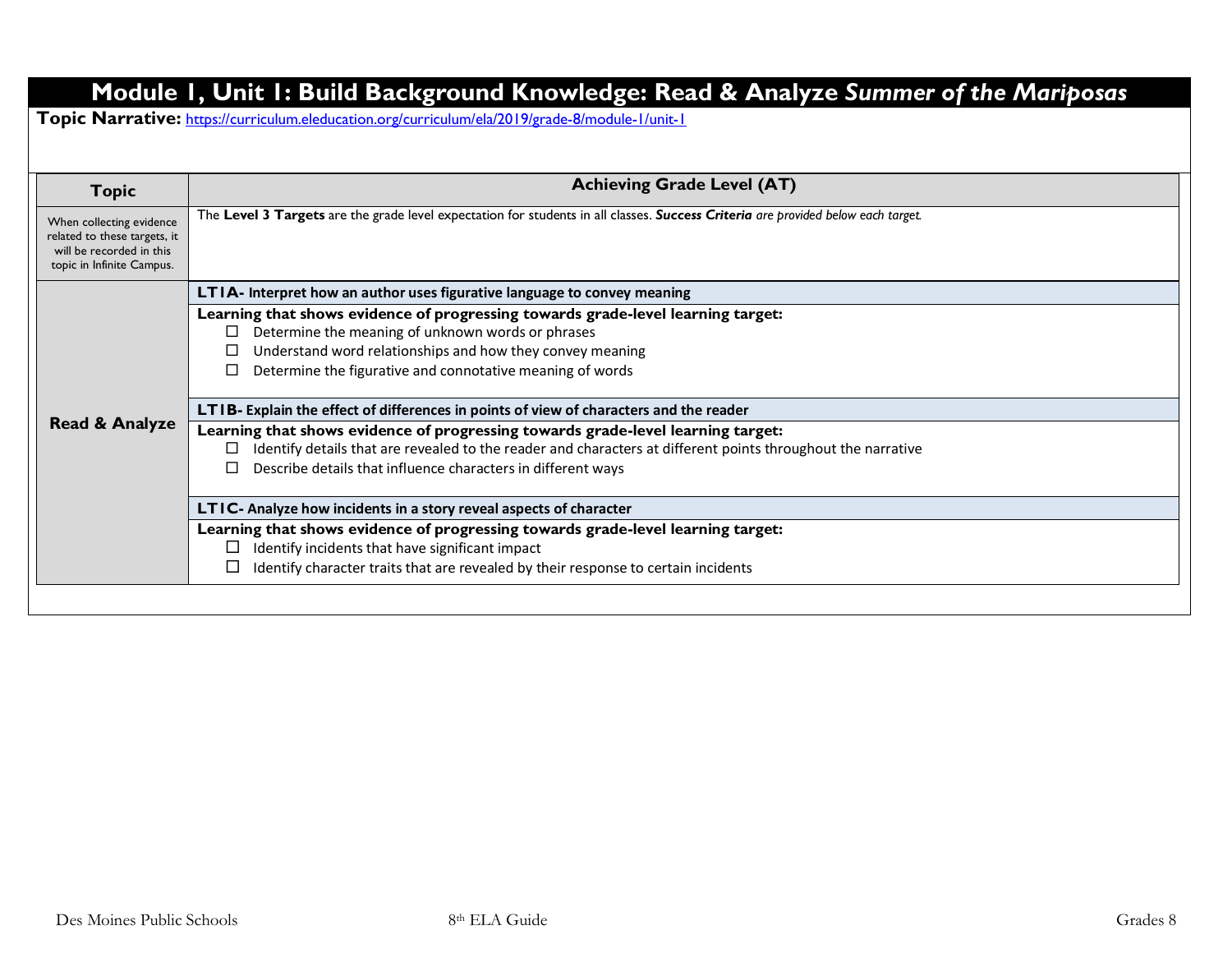| <b>Resources:</b>                                                                                                                                                                                                                                                                                      |                                                                                                                           |                                                                                                       |  |  |
|--------------------------------------------------------------------------------------------------------------------------------------------------------------------------------------------------------------------------------------------------------------------------------------------------------|---------------------------------------------------------------------------------------------------------------------------|-------------------------------------------------------------------------------------------------------|--|--|
| LTIA:<br><b>Aligned lessons:</b><br>L2, L4, L5, L6, L11 (vocabulary)<br>L8, L9, L10 (figurative language specific)<br><b>Formal Assessment:</b><br>Module I mid-unit I (1, 2, 3, 4, 5, 6)                                                                                                              | LTIB:<br><b>Aligned lessons:</b><br>L3, L4, L, 7, L9, L10, L11<br><b>Formal Assessment:</b><br>Module I mid-unit I (7, 8) | LTIC:<br><b>Aligned lessons:</b><br>LI3, LI4, LI5<br><b>Formal Assessment:</b><br>Module I end-unit I |  |  |
|                                                                                                                                                                                                                                                                                                        | <b>Opportunities for Evidence Collection</b>                                                                              |                                                                                                       |  |  |
| Understanding nuances in vocabulary is critical to support<br>understanding of figurative language. Some earlier lessons<br>address vocabulary while lessons 8, 9 and 10 address the<br>full language of the target.<br>Additional formal assessment appears on the Module I<br>mid-unit 3 assessment. |                                                                                                                           |                                                                                                       |  |  |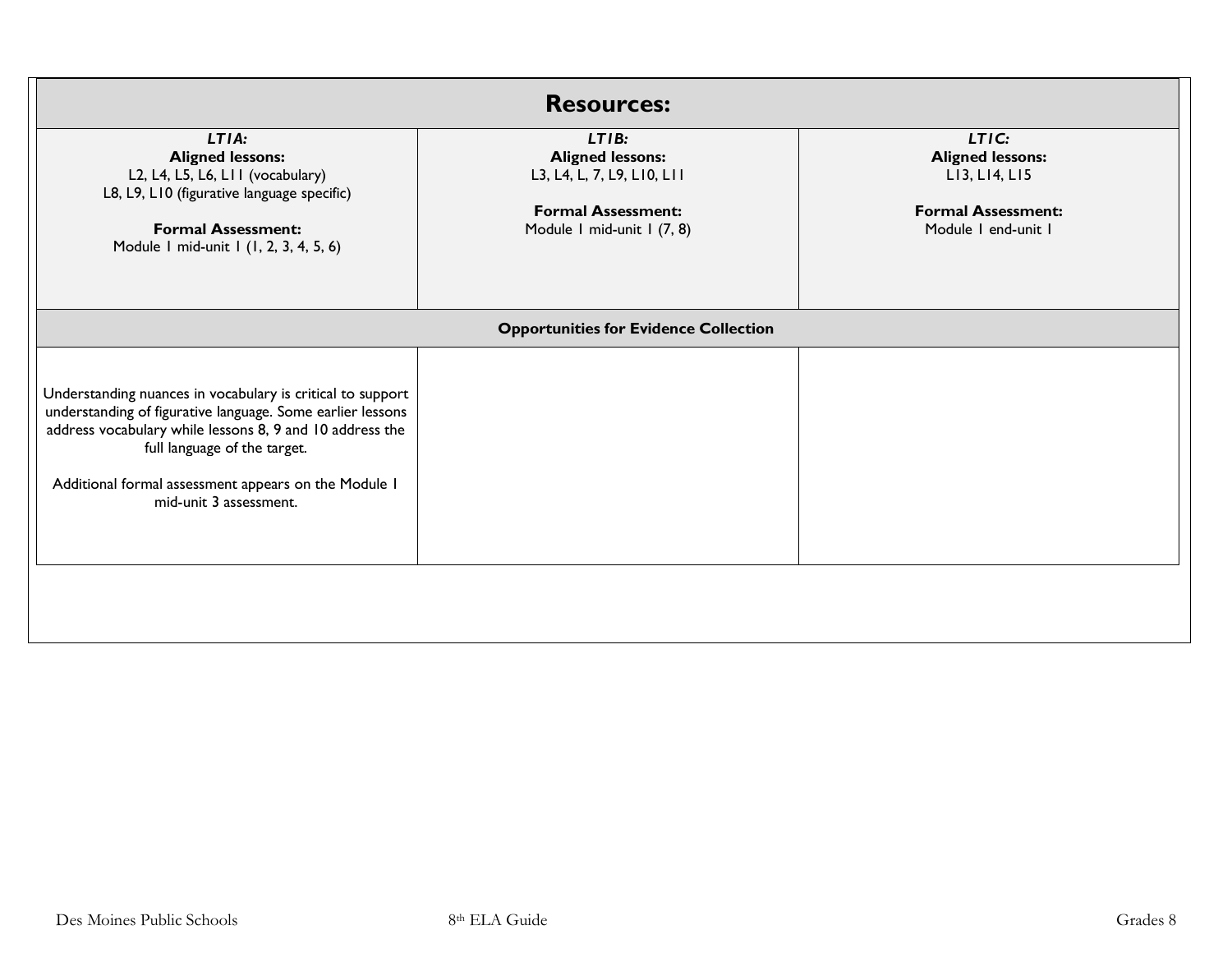# **Module 1, Unit 2: Theme and Summary in** *Summer of the Mariposas***: Narrative Writing**

**Topic Narrative:** <https://curriculum.eleducation.org/curriculum/ela/2019/grade-8/module-1/unit-2>

| <b>Topic</b>                                                                                                      | <b>Achieving Grade Level (AT)</b>                                                                                                 |  |  |  |  |
|-------------------------------------------------------------------------------------------------------------------|-----------------------------------------------------------------------------------------------------------------------------------|--|--|--|--|
| When collecting evidence<br>related to these targets, it<br>will be recorded in this<br>topic in Infinite Campus. | The Level 3 Targets are the grade level expectation for students in all classes. Success Criteria are provided below each target. |  |  |  |  |
|                                                                                                                   | LT2A- Analyze how an author develops a theme over the course of a narrative                                                       |  |  |  |  |
|                                                                                                                   | Learning that shows evidence of progressing towards grade-level learning target:                                                  |  |  |  |  |
|                                                                                                                   | Identify a theme in the text                                                                                                      |  |  |  |  |
|                                                                                                                   | Identify specific details or language used enhance or help develop the theme                                                      |  |  |  |  |
|                                                                                                                   | Support explanation/ interpretation with text evidence                                                                            |  |  |  |  |
|                                                                                                                   | LT2B- Construct an objective summary of complex texts                                                                             |  |  |  |  |
|                                                                                                                   | Learning that shows evidence of progressing towards grade-level learning target:                                                  |  |  |  |  |
| <b>Narrative</b>                                                                                                  | Identify and describe key events in a complex text                                                                                |  |  |  |  |
| <b>Writing</b>                                                                                                    | Avoid opinion, bias or judgement in writing                                                                                       |  |  |  |  |
|                                                                                                                   | LT2C- Compose a narrative scene that extends a complex story through a new lens                                                   |  |  |  |  |
|                                                                                                                   | Learning that shows evidence of progressing towards grade-level learning target:                                                  |  |  |  |  |
|                                                                                                                   | Introduce new characters and setting<br>П                                                                                         |  |  |  |  |
|                                                                                                                   | Develop events in a logical sequence                                                                                              |  |  |  |  |
|                                                                                                                   | Pace the narrative with dialogue, description, and transitions to create suspense                                                 |  |  |  |  |
|                                                                                                                   | Use precise words and sensory language to convey events                                                                           |  |  |  |  |
|                                                                                                                   | Follow standard conventions of written English                                                                                    |  |  |  |  |
|                                                                                                                   |                                                                                                                                   |  |  |  |  |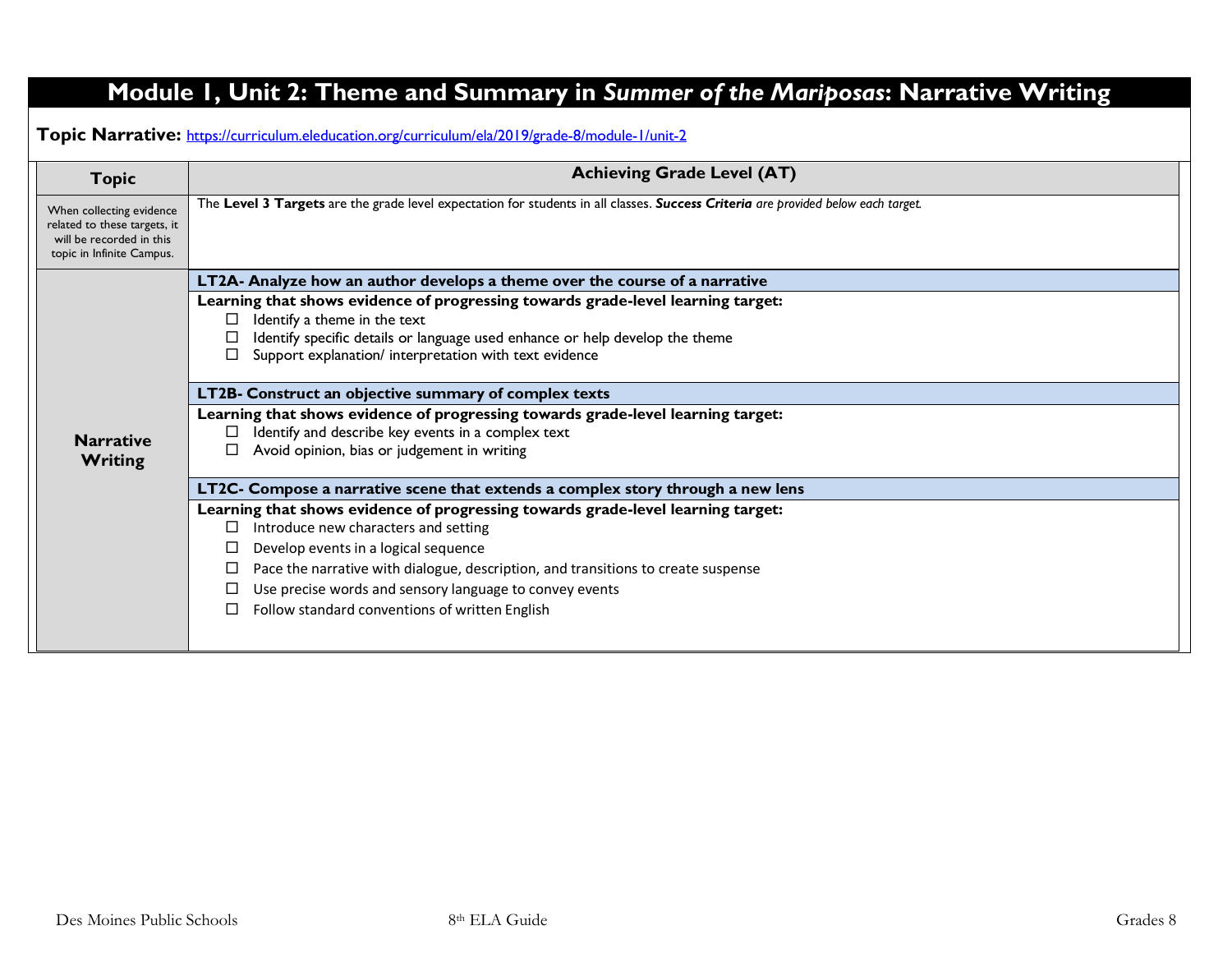| <b>Resources:</b>                                                                                            |                                                                                                                  |                                                                                                                |  |  |  |
|--------------------------------------------------------------------------------------------------------------|------------------------------------------------------------------------------------------------------------------|----------------------------------------------------------------------------------------------------------------|--|--|--|
| LT2A:<br><b>Aligned lessons:</b><br>LI, L2, L3, L4-5<br><b>Formal Assessment:</b><br>Module I mid-unit 2 (3) | LT2B:<br><b>Aligned lessons:</b><br>LI, L2, L3, L4-5, L8<br><b>Formal Assessment:</b><br>Module I mid-unit 2 (4) | LT2C:<br><b>Aligned lessons:</b><br>L6, L7, L8, L9, L10, L11<br><b>Formal Assessment:</b><br>Module I end-unit |  |  |  |
|                                                                                                              | <b>Opportunities for Evidence Collection</b>                                                                     |                                                                                                                |  |  |  |
|                                                                                                              |                                                                                                                  |                                                                                                                |  |  |  |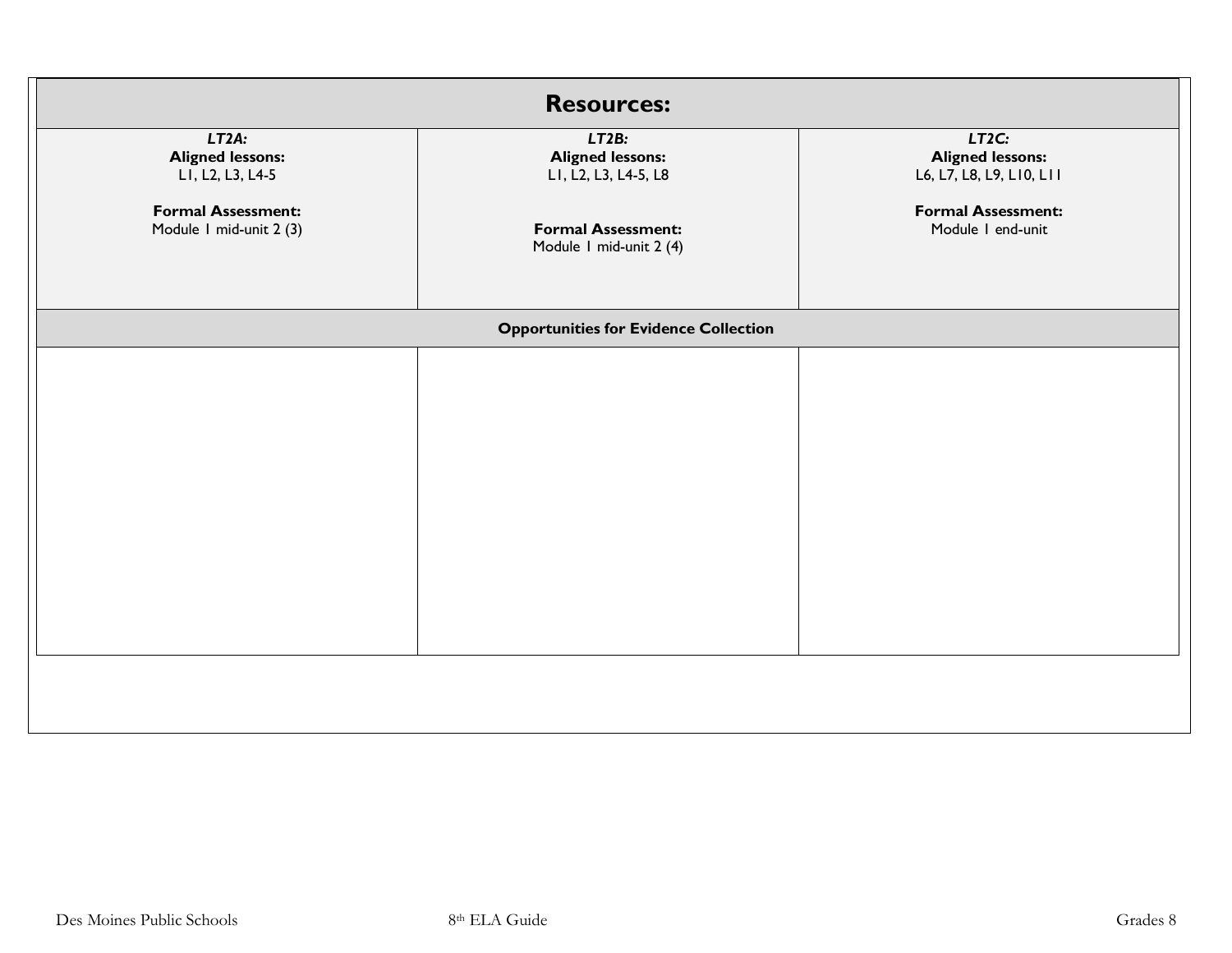## **Module 1, Unit 3: Compare & Contrast Essay:** *Summer of the Mariposas* **& Latin American Folklore**

**Topic Narrative:** <https://curriculum.eleducation.org/curriculum/ela/2019/grade-8/module-1/unit-3>

| <b>Topic</b>                                                                                                       | <b>Achieving Grade Level (AT)</b>                                                                                                 |  |  |  |
|--------------------------------------------------------------------------------------------------------------------|-----------------------------------------------------------------------------------------------------------------------------------|--|--|--|
| When collecting evidence<br>related to these targets, it<br>will be recorded in this<br>topics in Infinite Campus. | The Level 3 Targets are the grade level expectation for students in all classes. Success Criteria are provided below each target. |  |  |  |
|                                                                                                                    | LT3A- Compose informational writing that compares depictions of characters in different versions of a story                       |  |  |  |
|                                                                                                                    | Learning that shows evidence of progressing towards grade-level learning target:                                                  |  |  |  |
|                                                                                                                    | Identify how a modern retelling alters or updates a character<br>$\Box$                                                           |  |  |  |
|                                                                                                                    | Clearly states a focus                                                                                                            |  |  |  |
|                                                                                                                    | Uses accurate and relevant examples, details, and quotations to explain thinking                                                  |  |  |  |
|                                                                                                                    | Organizes information logically                                                                                                   |  |  |  |
| <b>Construct New</b>                                                                                               | Follows the rules of writing (spelling, punctuation, and grammar).<br>⊔                                                           |  |  |  |
| <b>Characters</b>                                                                                                  |                                                                                                                                   |  |  |  |
|                                                                                                                    | <b>LT3B-Present a personal reflection of their learning process</b>                                                               |  |  |  |
|                                                                                                                    | Learning that shows evidence of progressing towards grade-level learning target:                                                  |  |  |  |
|                                                                                                                    | Create a visual that incudes multimedia elements<br>$\Box$                                                                        |  |  |  |
|                                                                                                                    | Use appropriate visual techniques and formatting                                                                                  |  |  |  |
|                                                                                                                    | Demonstrate authenticity and craftsmanship in the final product                                                                   |  |  |  |
|                                                                                                                    | Demonstrate deep knowledge of their modernized monster                                                                            |  |  |  |
|                                                                                                                    |                                                                                                                                   |  |  |  |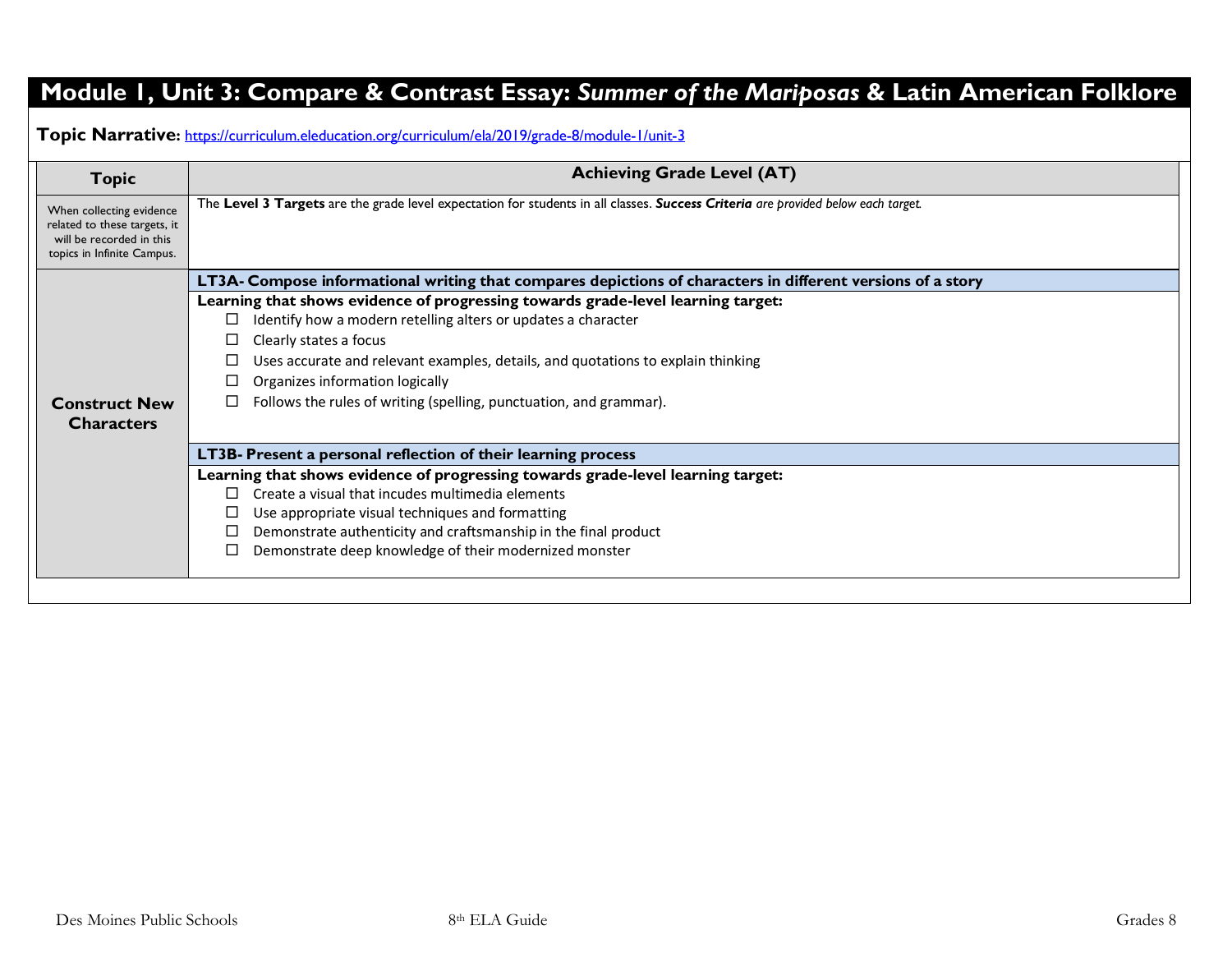| <b>Resources:</b>                                                         |                                               |  |  |  |
|---------------------------------------------------------------------------|-----------------------------------------------|--|--|--|
| LT3A:<br><b>Aligned lessons:</b><br>L4, L5, L6, L7, L8, L9, L10, L11, L12 | LT3B:<br><b>Aligned lessons:</b><br>L13, L14  |  |  |  |
| <b>Formal Assessment:</b><br>Module I end-unit 3                          | <b>Formal Assessment:</b><br>Performance Task |  |  |  |
|                                                                           | <b>Opportunities for Evidence Collection</b>  |  |  |  |
|                                                                           |                                               |  |  |  |

The Module mid-unit 3 assessment addresses concepts of figurative language and central idea. These are foundational skills that will support students in their informative writing and creation of their performance task. This assessment can be used to support earlier learning targets and to identify students who may need targeted support for comprehension.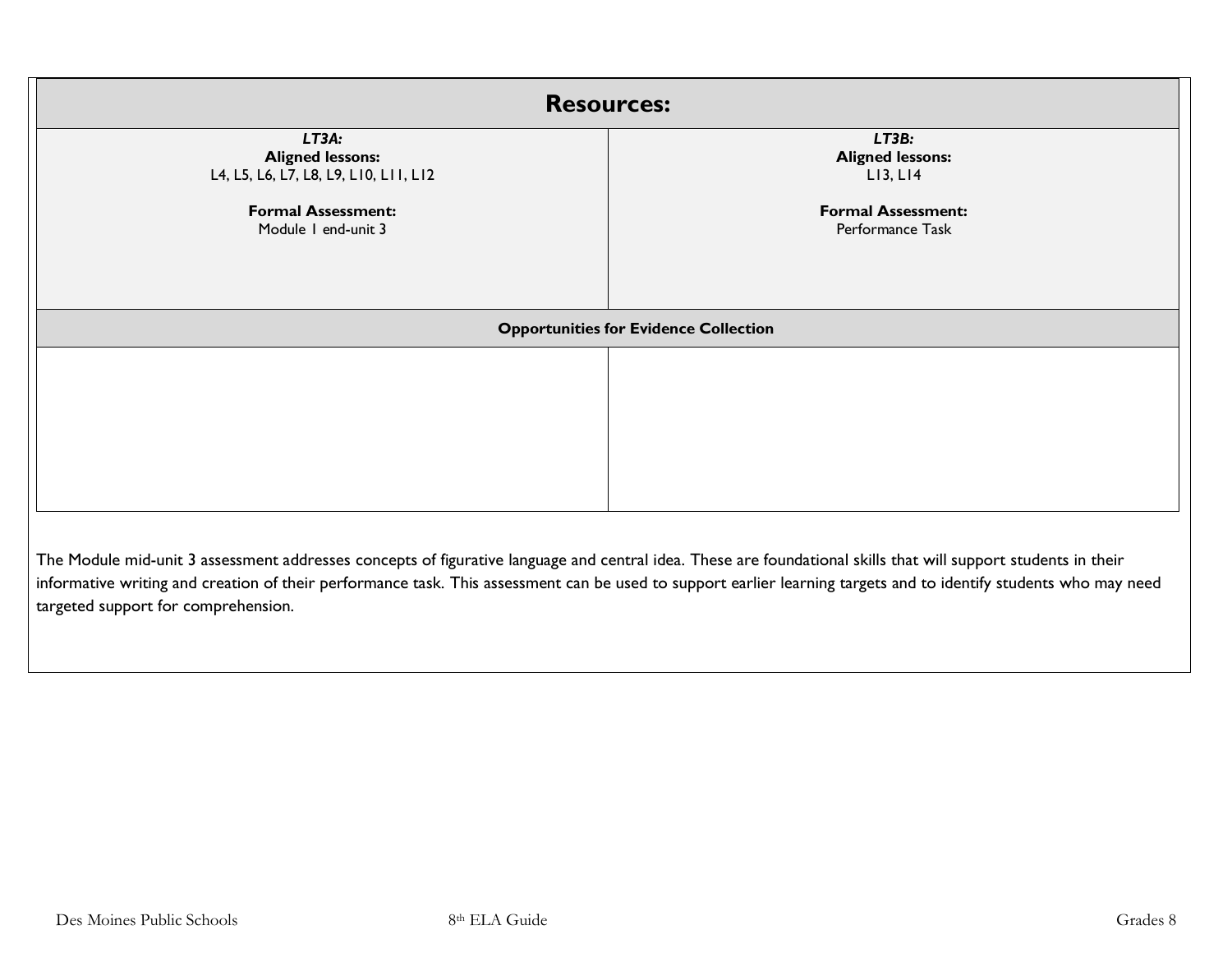| <b>Module 3, Unit I: Build Background Knowledge:</b><br><b>The Holocaust</b>                                      |                                                                                                                                                                                                                                                                                                                                                                                                                                                                                                                                                                             |  |  |  |  |  |
|-------------------------------------------------------------------------------------------------------------------|-----------------------------------------------------------------------------------------------------------------------------------------------------------------------------------------------------------------------------------------------------------------------------------------------------------------------------------------------------------------------------------------------------------------------------------------------------------------------------------------------------------------------------------------------------------------------------|--|--|--|--|--|
|                                                                                                                   | Topic Narrative: https://curriculum.eleducation.org/curriculum/ela/2019/grade-8/module-3/unit-1                                                                                                                                                                                                                                                                                                                                                                                                                                                                             |  |  |  |  |  |
| <b>Topic</b>                                                                                                      | <b>Achieving Grade Level (AT)</b>                                                                                                                                                                                                                                                                                                                                                                                                                                                                                                                                           |  |  |  |  |  |
| When collecting evidence<br>related to these targets, it<br>will be recorded in this<br>topic in Infinite Campus. | The Level 3 Targets are the grade level expectation for students in all classes. Success Criteria are provided below each target.                                                                                                                                                                                                                                                                                                                                                                                                                                           |  |  |  |  |  |
|                                                                                                                   | LT4A- Analyze how dialogue between characters and incidents reveal aspects of character or provoke a decision<br>Learning that shows evidence of progressing towards grade-level learning target:<br>Identify sections of dialogue that are influential in the way a character behaves<br>Recognize when active and passive voice is used in a text<br>Analyze aspects of character that are revealed in dialogue with other characters<br>Analyze how a character's motivation may impact what they say or do                                                              |  |  |  |  |  |
| <b>Maus</b>                                                                                                       | <b>LT4B- Compose a literary summary</b><br>Learning that shows evidence of progressing towards grade-level learning target:<br>Introduces the text stating the title, author, and chapter, section, or pages<br>Briefly outlines what the text is about<br>Clearly states the central idea(s)<br>Includes key events and the most important details from the text to explain the central idea(s) and theme presented<br>Includes a statement of theme<br>Remains objective without opinions or judgments<br>Provides a concluding statement<br>Is short, clear, and concise |  |  |  |  |  |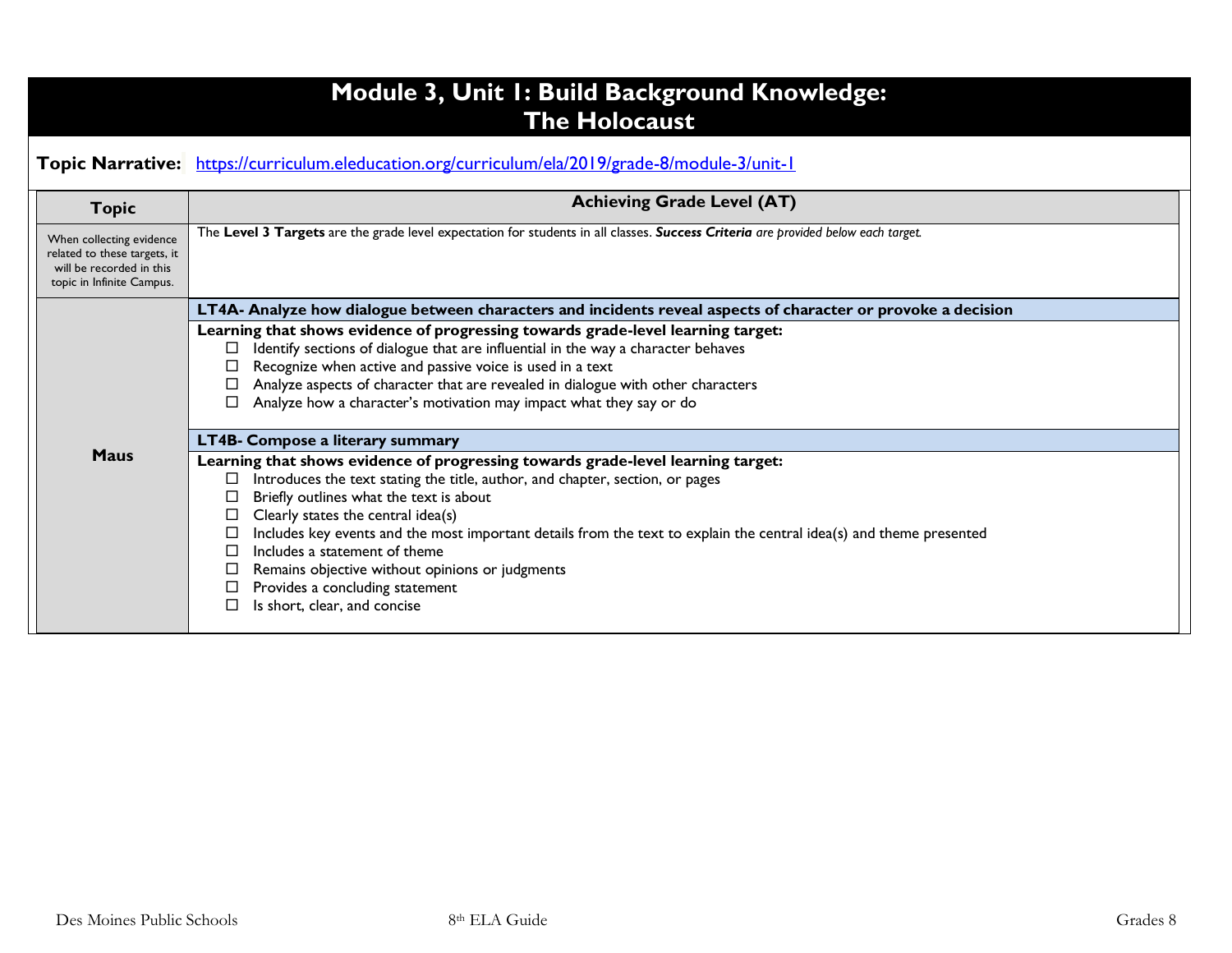| <b>Resources:</b>                                                              |                                                          |  |  |  |
|--------------------------------------------------------------------------------|----------------------------------------------------------|--|--|--|
| LT4A:<br><b>Aligned lessons:</b><br>L4, L5, L6, L7, L9                         | LT4B:<br><b>Aligned lessons:</b><br>L8, L9, L10          |  |  |  |
| <b>Formal Assessment:</b><br>Module 3 mid-unit 1<br>Module 3 end-unit I Part I | <b>Formal Assessment:</b><br>Module 3 end-unit I Part II |  |  |  |
|                                                                                | <b>Opportunities for Evidence Collection</b>             |  |  |  |
|                                                                                |                                                          |  |  |  |
|                                                                                |                                                          |  |  |  |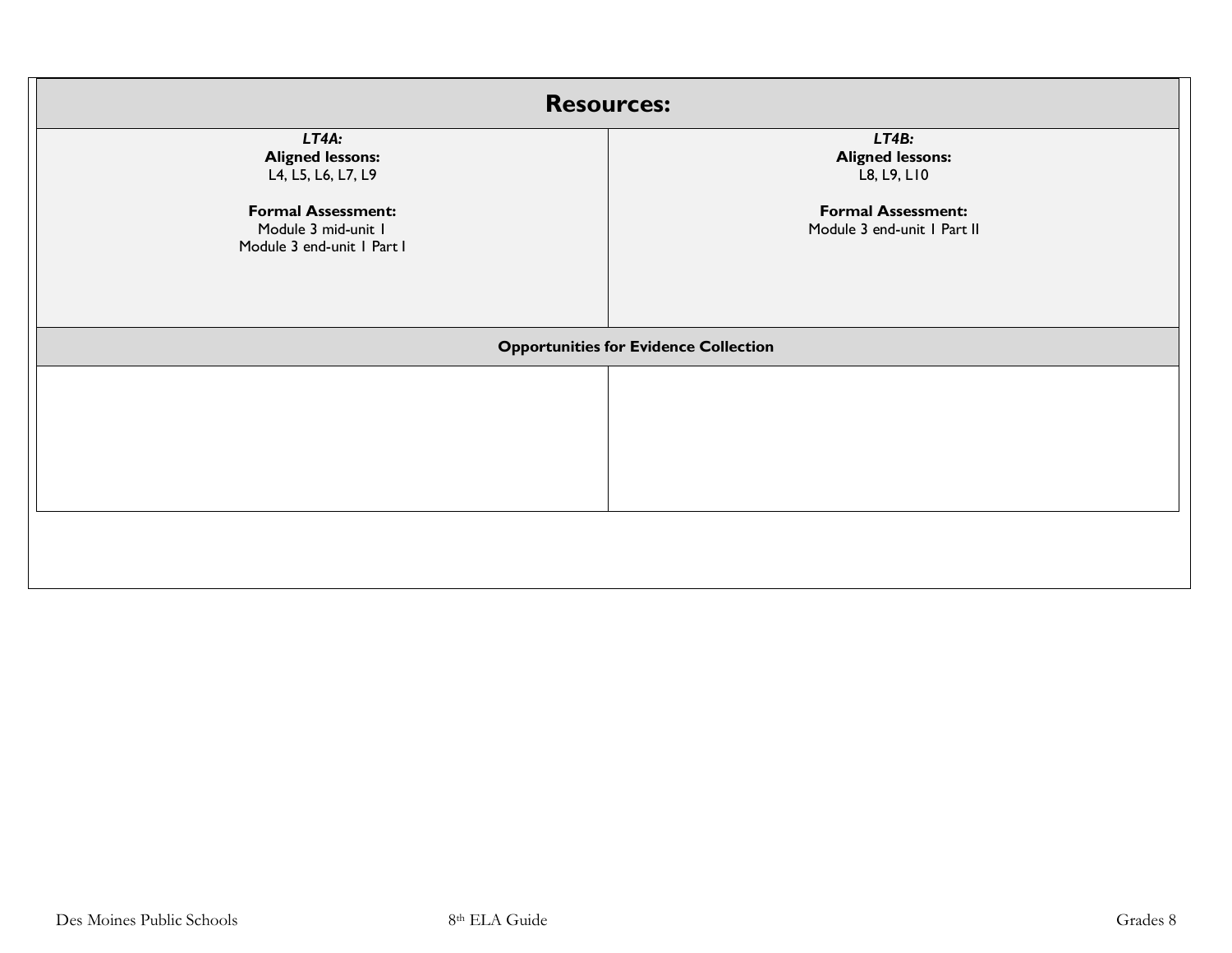|                                                                                                                                   | <b>Achieving Grade Level (AT)</b>                                                                                                                                                                                                                                                                                                                                                                                                                                                                                                                                                                                                                                                                                            |  |  |  |
|-----------------------------------------------------------------------------------------------------------------------------------|------------------------------------------------------------------------------------------------------------------------------------------------------------------------------------------------------------------------------------------------------------------------------------------------------------------------------------------------------------------------------------------------------------------------------------------------------------------------------------------------------------------------------------------------------------------------------------------------------------------------------------------------------------------------------------------------------------------------------|--|--|--|
| <b>Topic</b><br>When collecting evidence<br>related to these targets, it<br>will be recorded in this<br>topic in Infinite Campus. | The Level 3 Targets are the grade level expectation for students in all classes. Success Criteria are provided below each target.                                                                                                                                                                                                                                                                                                                                                                                                                                                                                                                                                                                            |  |  |  |
|                                                                                                                                   | LT5A- Analyze how specific word choices impact meaning and tone<br>Learning that shows evidence of progressing towards grade-level learning target:<br>Determine the meaning of unknown words or phrases<br>□<br>Understand word relationships and how they convey meaning<br>Determine the figurative and connotative meaning of words<br>Describe the effect of active and passive voice<br>Describe the effect of verb moods<br>п                                                                                                                                                                                                                                                                                         |  |  |  |
| <b>Voices of</b><br><b>Victims and</b><br><b>Survivors</b>                                                                        | LT5B- Analyze structural elements of a text and how they contribute to meaning, style, and theme<br>Learning that shows evidence of progressing towards grade-level learning target:<br>Identify the function of specific sections of text (lines, stanzas, sentences, paragraphs)<br>□<br>Describe how a section of text impacts meaning<br>□<br>Describe the impact of structure on development of a theme<br>LT5C- Revise an objective summary to adapt it for a specific purpose<br>Learning that shows evidence of progressing towards grade-level learning target:<br>Identify details that need to be added/removed for clarity<br>□<br>Identify quotes that highlight the perspective of the victim or survivor<br>□ |  |  |  |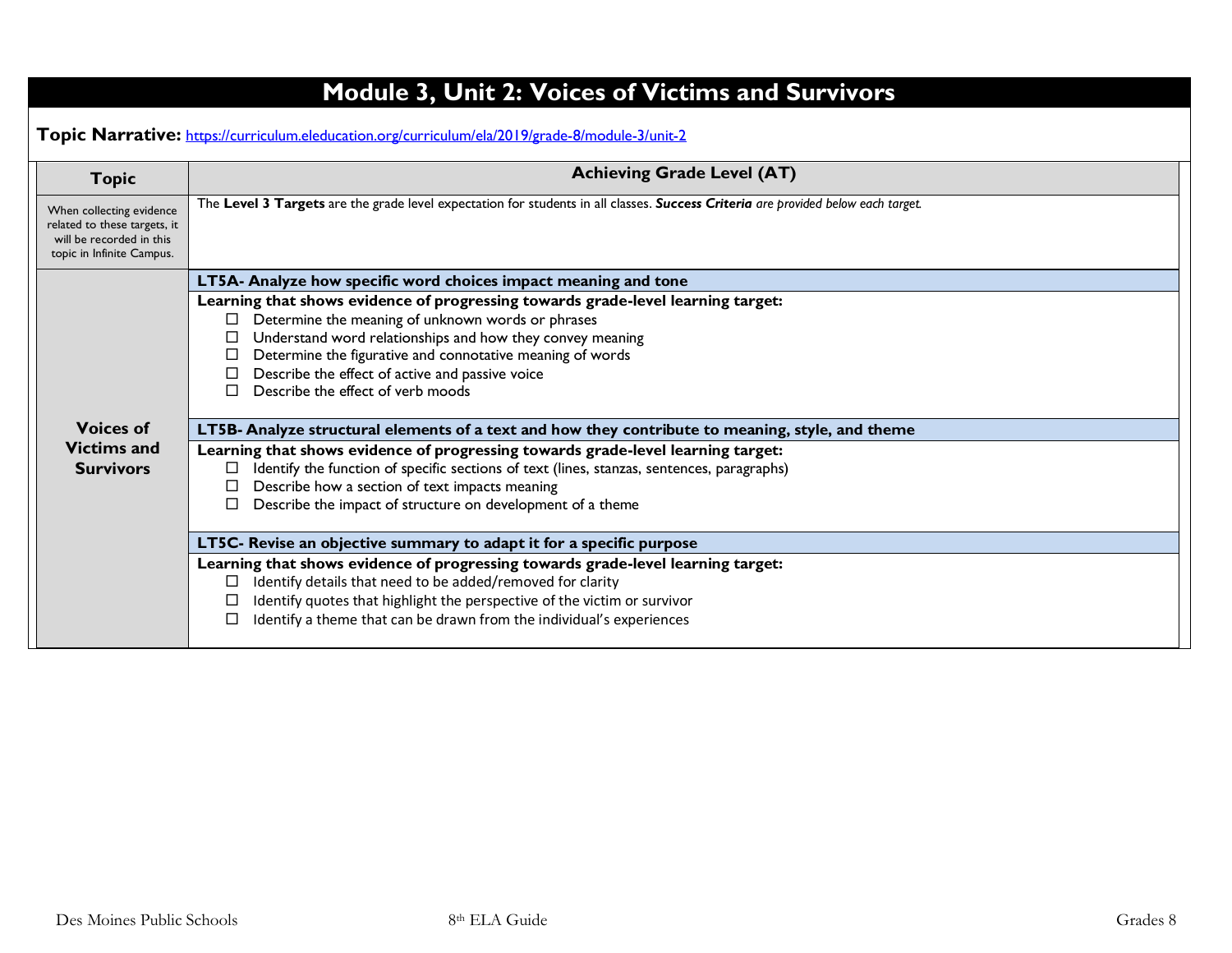|                                                                                      | <b>Resources:</b>                                                             |                                                                                                                                                                                                                                                            |
|--------------------------------------------------------------------------------------|-------------------------------------------------------------------------------|------------------------------------------------------------------------------------------------------------------------------------------------------------------------------------------------------------------------------------------------------------|
| LT5A:<br><b>Aligned lessons:</b><br>L2, L7, L8, L9, L10<br><b>Formal Assessment:</b> | LT5B:<br><b>Aligned lessons:</b><br>L2, L5-6, L7<br><b>Formal Assessment:</b> | LT5C:<br><b>Aligned lessons:</b><br>L, 8, L9, L10, L11<br><b>Formal Assessment:</b>                                                                                                                                                                        |
| Module 3 mid-unit 2<br>Module 3 end-unit 2                                           | Module 3 mid-unit 2                                                           |                                                                                                                                                                                                                                                            |
|                                                                                      | <b>Opportunities for Evidence Collection</b>                                  |                                                                                                                                                                                                                                                            |
|                                                                                      |                                                                               | There is no formal question on a mid or end unit<br>assessment for this learning target. Writing and revising<br>objective summaries occurs frequently and is<br>represented in student commemorative posters about<br>the Voices of Victims and Survivors |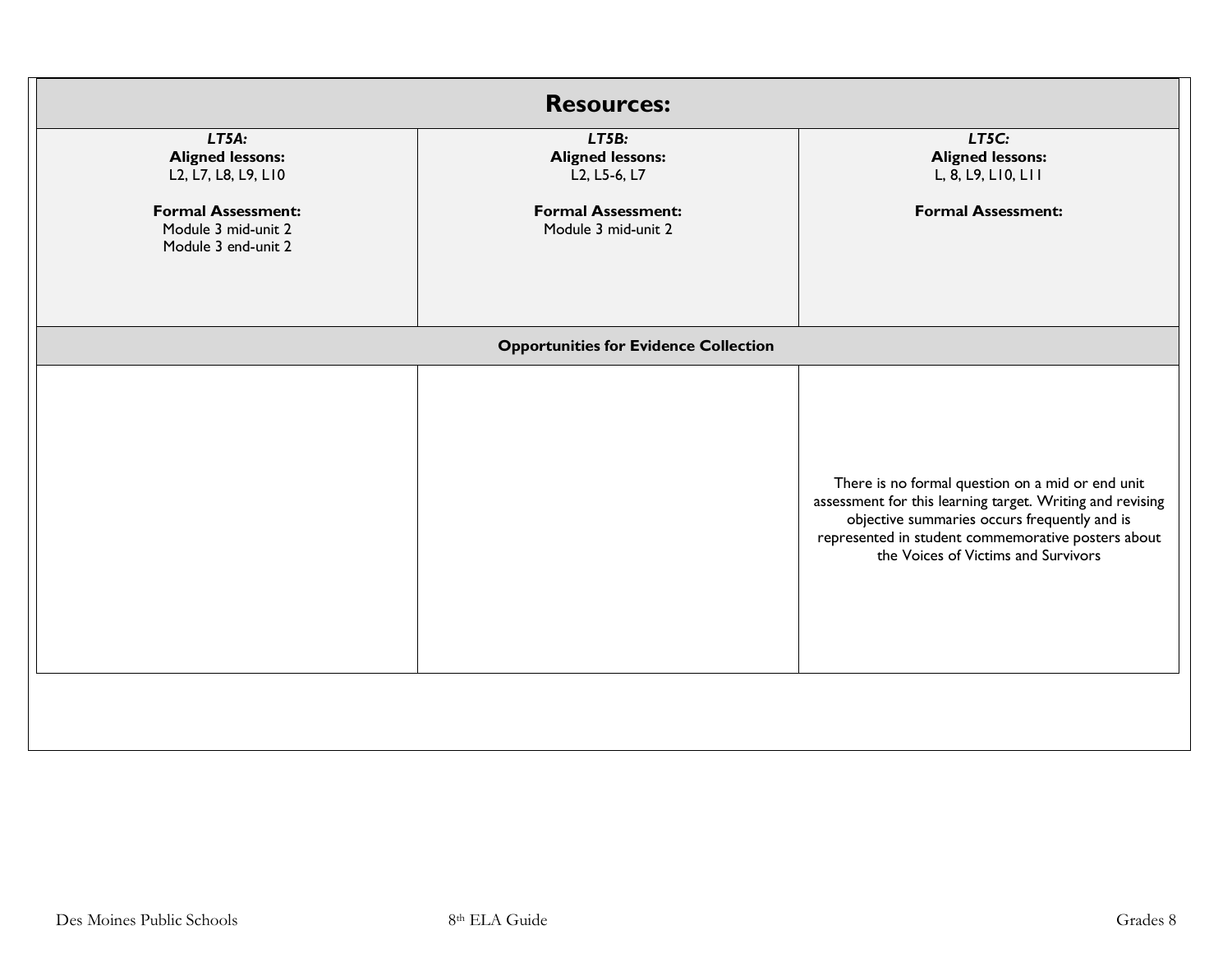|                                                                                                                    | <b>Module 3, Unit 3: Voices of Upstanders</b>                                                                                                                             |  |  |
|--------------------------------------------------------------------------------------------------------------------|---------------------------------------------------------------------------------------------------------------------------------------------------------------------------|--|--|
| Topic Narrative: https://curriculum.eleducation.org/curriculum/ela/2019/grade-8/module-3/unit-3                    |                                                                                                                                                                           |  |  |
| <b>Topic</b>                                                                                                       | <b>Achieving Grade Level (AT)</b>                                                                                                                                         |  |  |
| When collecting evidence<br>related to these targets, it<br>will be recorded in this<br>topics in Infinite Campus. | The Level 3 Targets are the grade level expectation for students in all classes. Success Criteria are provided below each target.                                         |  |  |
|                                                                                                                    | LT6A- Compose text reflections using specific punctuation to indicate a pause, break, or omission                                                                         |  |  |
|                                                                                                                    | Learning that shows evidence of progressing towards grade-level learning target:                                                                                          |  |  |
|                                                                                                                    | Identify when to use commas, dashes, or ellipses to communicate specific pauses<br>$\Box$                                                                                 |  |  |
|                                                                                                                    | Apply specific punctuation when writing                                                                                                                                   |  |  |
|                                                                                                                    | LT6B- Compose an original narrative that introduces a new fictional perspective and the experiences that propel them                                                      |  |  |
|                                                                                                                    | Learning that shows evidence of progressing towards grade-level learning target:                                                                                          |  |  |
|                                                                                                                    | Engage and orient the reader by establishing a context and point of view                                                                                                  |  |  |
| <b>Voices of</b>                                                                                                   | Organize an event sequence that unfolds naturally and logically                                                                                                           |  |  |
|                                                                                                                    | Use narrative techniques, such as dialogue, pacing, description, and reflection                                                                                           |  |  |
| <b>Upstanders</b>                                                                                                  | Use a variety of transition words and phrases to show setting, shifts in time, and the relationship among events                                                          |  |  |
|                                                                                                                    | Use precise words and phrases, relevant descriptive details, and sensory language<br>□<br>Provide a conclusion that follows from and reflects on the narrated experiences |  |  |
|                                                                                                                    |                                                                                                                                                                           |  |  |
|                                                                                                                    | LT6C- Present a personal reflection of their learning process.                                                                                                            |  |  |
| Learning that shows evidence of progressing towards grade-level learning target:                                   |                                                                                                                                                                           |  |  |
|                                                                                                                    | Create a presentation depicting a key moment from their narrative                                                                                                         |  |  |
|                                                                                                                    | Speak with clarity as appropriate to the audience and modality<br>□                                                                                                       |  |  |
|                                                                                                                    | Demonstrate authenticity and craftsmanship in the final product                                                                                                           |  |  |
|                                                                                                                    | Demonstrate deep knowledge of their chosen narrative elements and how they develop their Upstander                                                                        |  |  |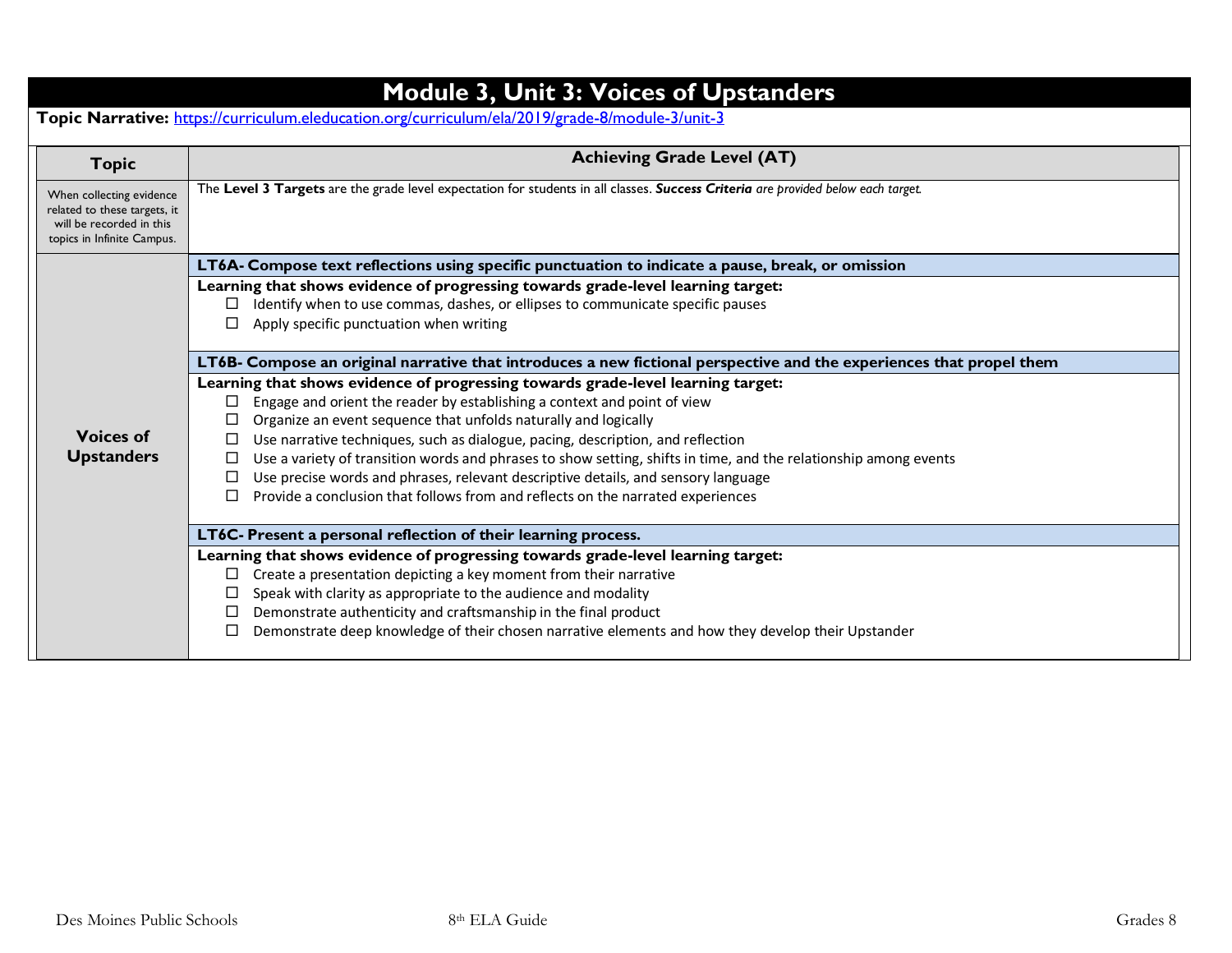| <b>Resources:</b>                                                                    |                                                              |                                                        |  |
|--------------------------------------------------------------------------------------|--------------------------------------------------------------|--------------------------------------------------------|--|
| LT6A:<br><b>Aligned lessons:</b><br>L <sub>2</sub> , L <sub>3</sub> , L <sub>5</sub> | LT6B:<br><b>Aligned lessons:</b><br>L6, L7, L8, L9, L10, L11 | LT6C:<br><b>Aligned lessons:</b><br>LI2, LI3, LI4, LI5 |  |
| <b>Formal Assessment:</b><br>Module 3 mid-unit 3                                     | <b>Formal Assessment:</b><br>Module 3 end-unit 3             | <b>Formal Assessment:</b><br>Performance Task          |  |
| <b>Opportunities for Evidence Collection</b>                                         |                                                              |                                                        |  |
|                                                                                      |                                                              |                                                        |  |
|                                                                                      |                                                              |                                                        |  |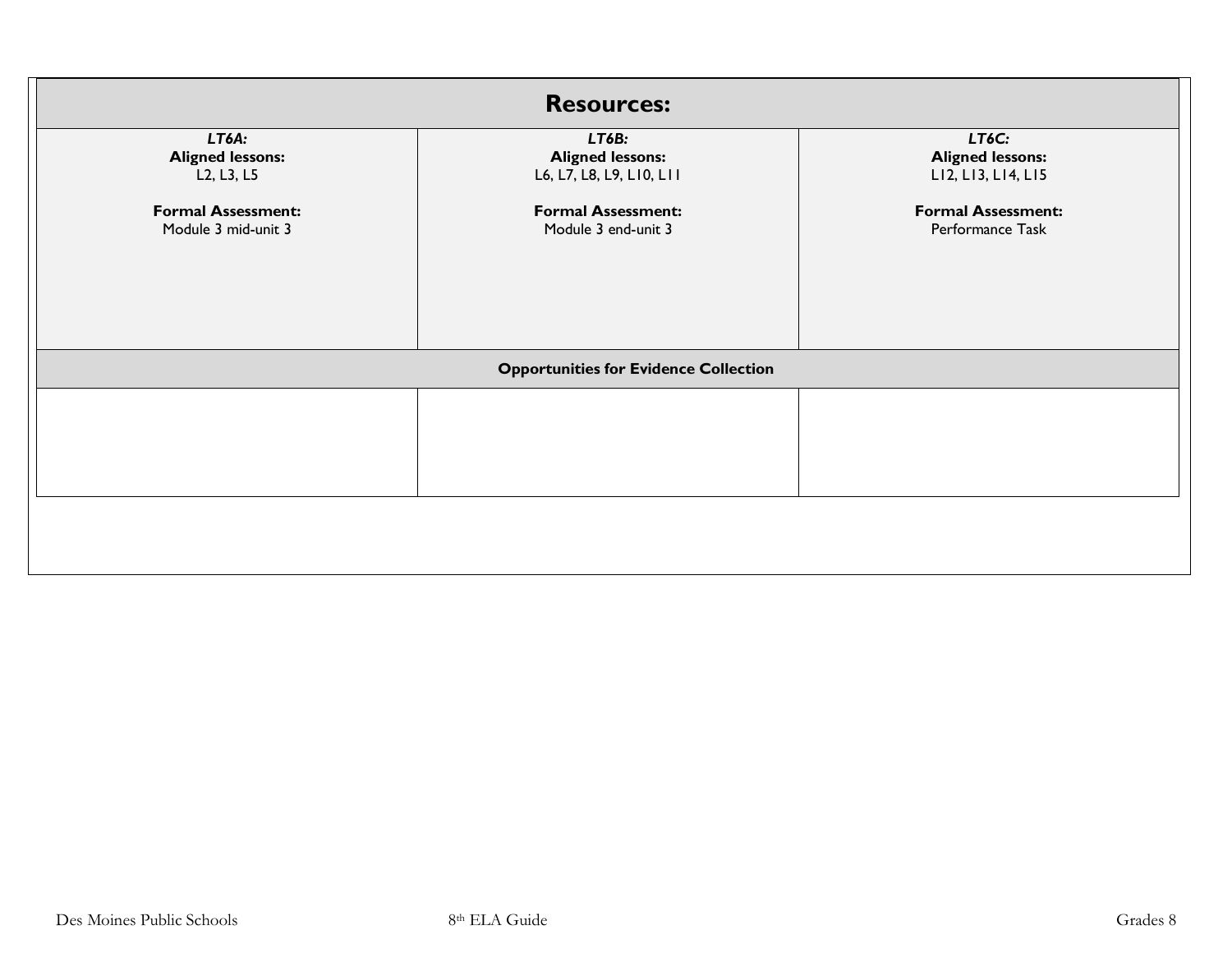# **Module 4, Unit 1: Build Background Knowledge: Lessons from Japanese American Internment**

**Topic Narrative:** <https://curriculum.eleducation.org/curriculum/ela/2019/grade-8/module-4/unit-1>

| Topic                                                                                                             | <b>Achieving Grade Level (AT)</b>                                                                                                 |  |  |
|-------------------------------------------------------------------------------------------------------------------|-----------------------------------------------------------------------------------------------------------------------------------|--|--|
| When collecting evidence<br>related to these targets, it<br>will be recorded in this<br>topic in Infinite Campus. | The Level 3 Targets are the grade level expectation for students in all classes. Success Criteria are provided below each target. |  |  |
|                                                                                                                   | LT7A- Analyze how a text makes connections among and distinctions between individuals, events, and ideas                          |  |  |
|                                                                                                                   | Learning that shows evidence of progressing towards grade-level learning target:                                                  |  |  |
|                                                                                                                   | Identify connections between individuals, events, and ideas in a text                                                             |  |  |
|                                                                                                                   | Identify how the author makes distinctions between individuals, events, and ideas in a text                                       |  |  |
|                                                                                                                   | Analyze the language or structure used to make the connection/distinction                                                         |  |  |
|                                                                                                                   |                                                                                                                                   |  |  |
|                                                                                                                   | LT7B- Interpret how an author uses figurative language to convey meaning                                                          |  |  |
|                                                                                                                   | Learning that shows evidence of progressing towards grade-level learning target:                                                  |  |  |
|                                                                                                                   | Determine the meaning of unknown words or phrases                                                                                 |  |  |
| <b>Lessons Learned</b>                                                                                            | Understand context and word relationships and how they convey meaning                                                             |  |  |
|                                                                                                                   | Determine the figurative and connotative meaning of words                                                                         |  |  |
|                                                                                                                   | Apply affixes and knowledge of root words to determine meanings of words and phrases                                              |  |  |
|                                                                                                                   | LT7C- Engage in collaborative discussion about the causes and impacts of Japanese American Internment camps                       |  |  |
|                                                                                                                   | EVIDENCE COLLECTED BUT NOT REPORTED UNTIL UNIT 3                                                                                  |  |  |
|                                                                                                                   | Learning that shows evidence of progressing towards grade-level learning target:                                                  |  |  |
|                                                                                                                   | Ask questions that connect the ideas of several speakers                                                                          |  |  |
|                                                                                                                   | Respond to questions and comments with relevant evidence, observations, and ideas                                                 |  |  |
|                                                                                                                   | Consider new ideas carefully and, when warranted, explain, or change my thinking.                                                 |  |  |
|                                                                                                                   |                                                                                                                                   |  |  |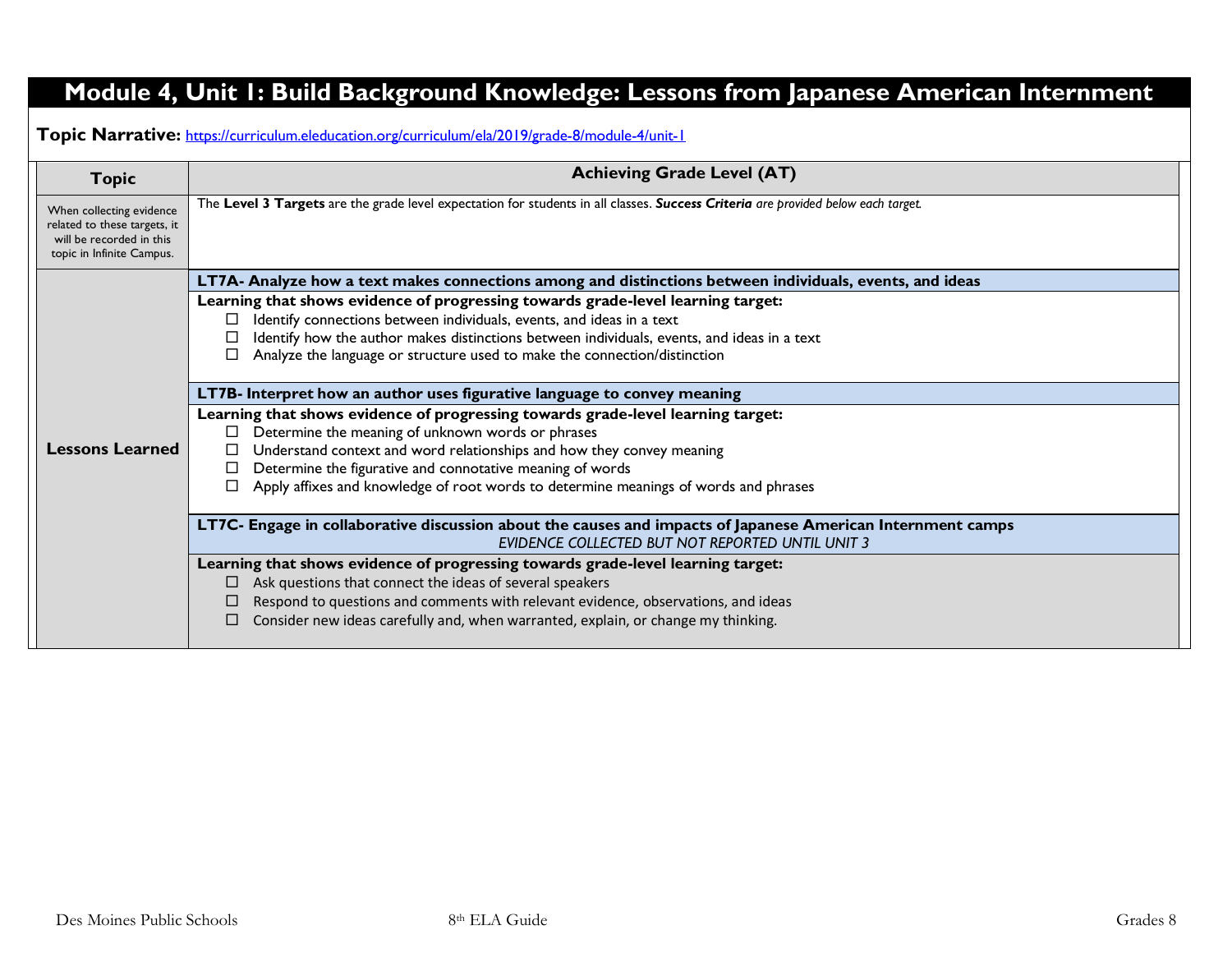| <b>Resources:</b>                                                                                                         |                                                                                                                       |                                                                                                                                                              |  |
|---------------------------------------------------------------------------------------------------------------------------|-----------------------------------------------------------------------------------------------------------------------|--------------------------------------------------------------------------------------------------------------------------------------------------------------|--|
| LT7A.<br><b>Aligned lessons:</b><br>L2, L3, L5, L6, L9, 10<br><b>Formal Assessment:</b><br>Module 4 mid-unit (2, 3, 4, 5) | LT7B:<br><b>Aligned lessons:</b><br>L2, L3, L5, L6, L10, L12<br><b>Formal Assessment:</b><br>Module 4 mid-unit (1, 6) | LT7C:<br><b>Aligned lessons:</b><br>L7, L8, L9<br><b>Formal Assessment:</b><br>Module 4 end-unit I                                                           |  |
|                                                                                                                           | <b>Opportunities for Evidence Collection</b>                                                                          |                                                                                                                                                              |  |
| Additional opportunities for evidence collection<br>continue in unit 2.                                                   | Additional opportunities for evidence collection continue<br>in unit 2.                                               | There are two collaborative discussions in this Module.<br>Providing specific feedback during Unit I will enable<br>students to engage more fully in Unit 3. |  |
|                                                                                                                           |                                                                                                                       |                                                                                                                                                              |  |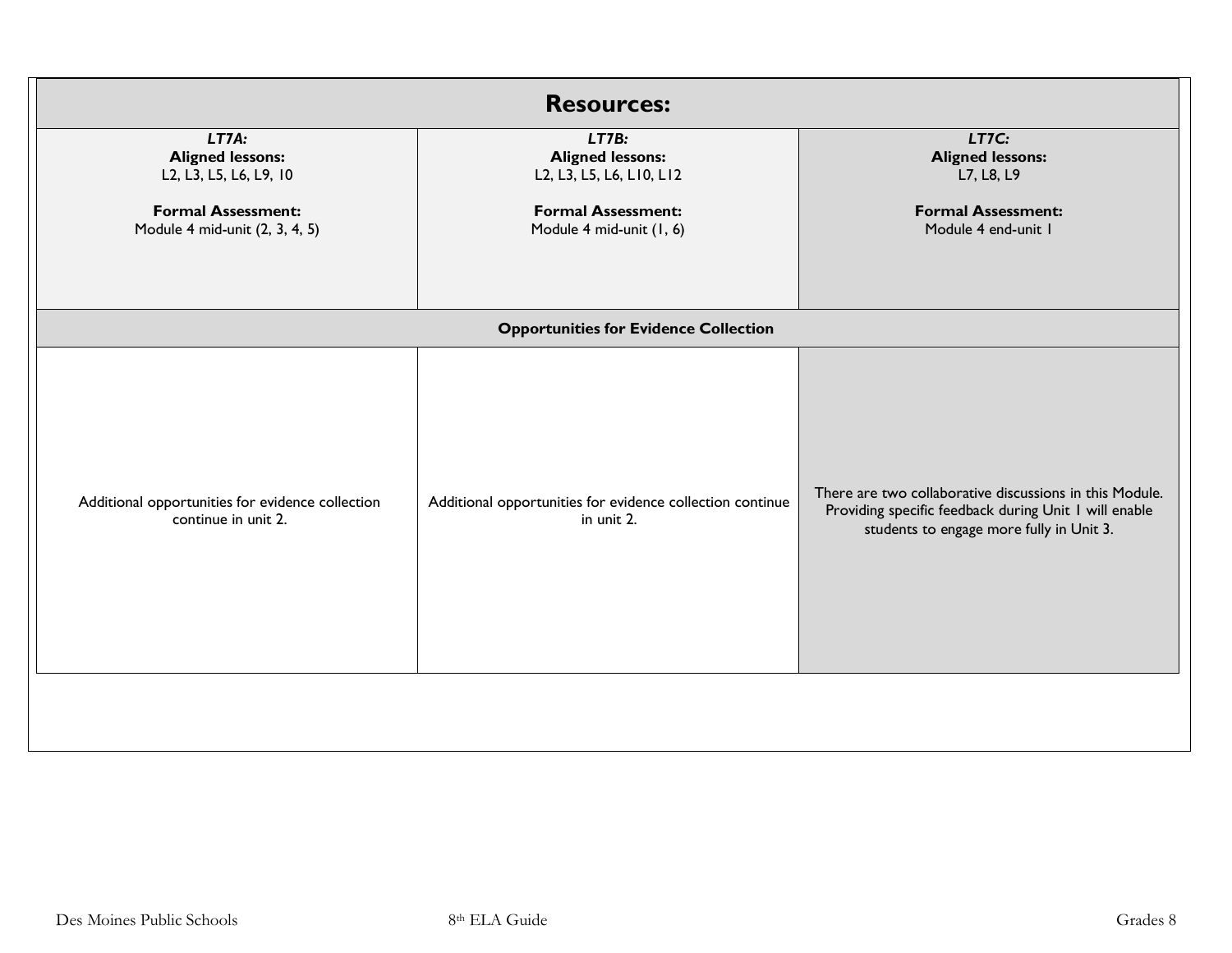### **Module 4, Unit 2: Write a Literary Argument: Significant Ideas in** *Farewell to Manzanar*

**Topic Narrative:** <https://curriculum.eleducation.org/curriculum/ela/2019/grade-8/module-4/unit-2>

| <b>Topic</b>                                                                                                       | <b>Achieving Grade Level (AT)</b>                                                                                                 |  |
|--------------------------------------------------------------------------------------------------------------------|-----------------------------------------------------------------------------------------------------------------------------------|--|
| When collecting evidence<br>related to these targets, it<br>will be recorded in this<br>topics in Infinite Campus. | The Level 3 Targets are the grade level expectation for students in all classes. Success Criteria are provided below each target. |  |
|                                                                                                                    | LT8A- Analyze how an author's purpose and point of view is conveyed                                                               |  |
|                                                                                                                    | Learning that shows evidence of progressing towards grade-level learning target:                                                  |  |
|                                                                                                                    | Identify the author's point of view in relationship to specific individuals, events, or ideas<br>LI                               |  |
|                                                                                                                    | Describe how language or description impacts point of view                                                                        |  |
|                                                                                                                    | LT8B- Compose formal literary argument writing that asserts a claim about the development of a significant idea in text and film  |  |
| Learning that shows evidence of progressing towards grade-level learning target:                                   |                                                                                                                                   |  |
| <b>Significant Ideas</b>                                                                                           | Clearly state a focused claim<br>□                                                                                                |  |
|                                                                                                                    | Acknowledges counter-argument                                                                                                     |  |
|                                                                                                                    | Uses accurate and relevant evidence and reasoning                                                                                 |  |
|                                                                                                                    | Organizes information logically                                                                                                   |  |
|                                                                                                                    | Maintains a formal style                                                                                                          |  |
|                                                                                                                    | Use precise words and domain-specific vocabulary to show relationships between claim and reasoning                                |  |
|                                                                                                                    | Follow standard conventions of written English appropriate to style                                                               |  |
|                                                                                                                    |                                                                                                                                   |  |
|                                                                                                                    |                                                                                                                                   |  |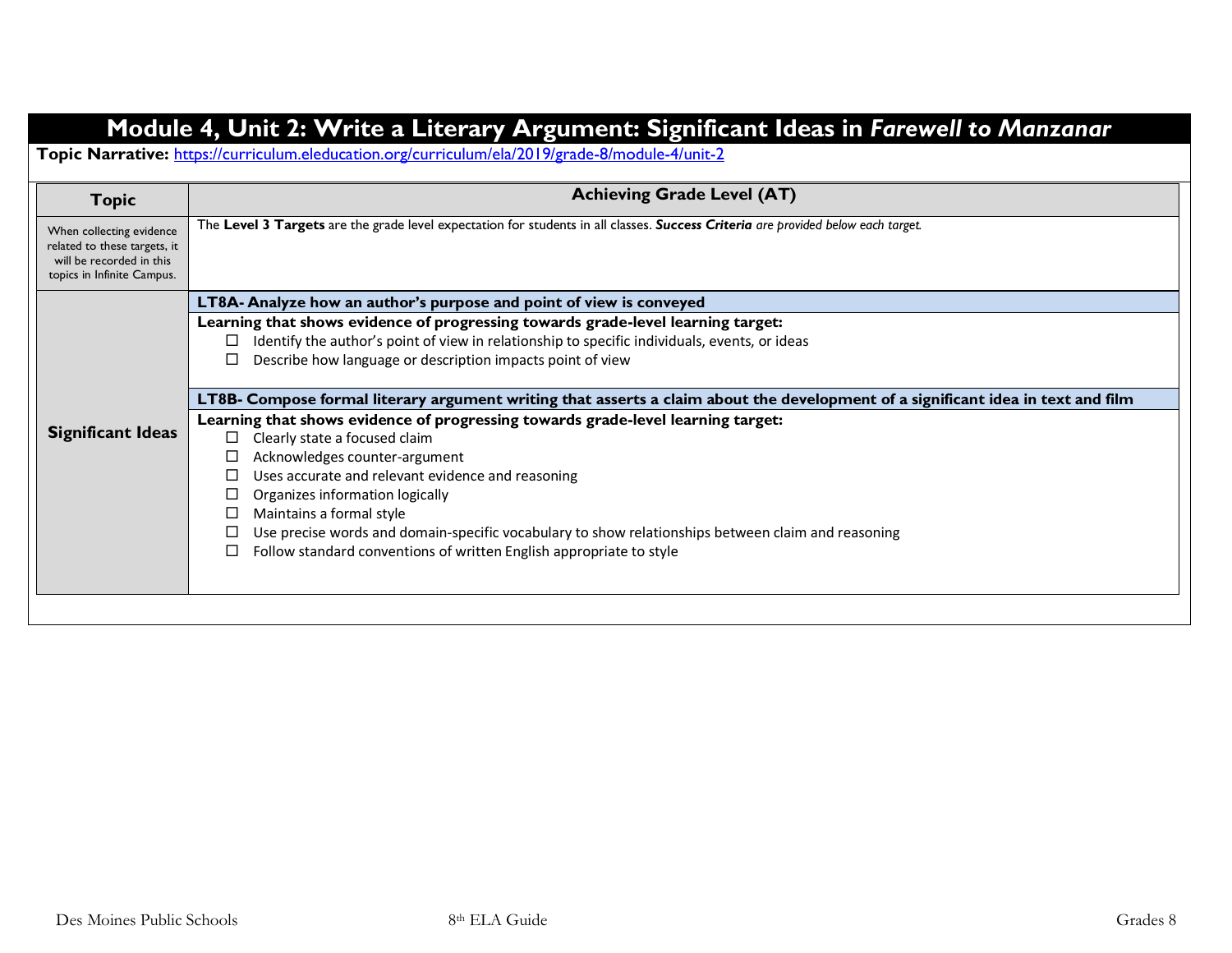| <b>Resources:</b>                                                                                           |                                                                                                                                                 |  |
|-------------------------------------------------------------------------------------------------------------|-------------------------------------------------------------------------------------------------------------------------------------------------|--|
| LT8A:<br><b>Aligned lessons:</b><br>LI, L2, L8<br><b>Formal Assessment:</b><br>Module 4 mid-unit 2 (3C, 4B) | LT8B:<br><b>Aligned lessons:</b><br>L3, L4, L9, L10, L11, L12, L13, L14, L15, L16, L17, L18<br><b>Formal Assessment:</b><br>Module 4 end-unit 2 |  |
| <b>Opportunities for Evidence Collection</b>                                                                |                                                                                                                                                 |  |
|                                                                                                             |                                                                                                                                                 |  |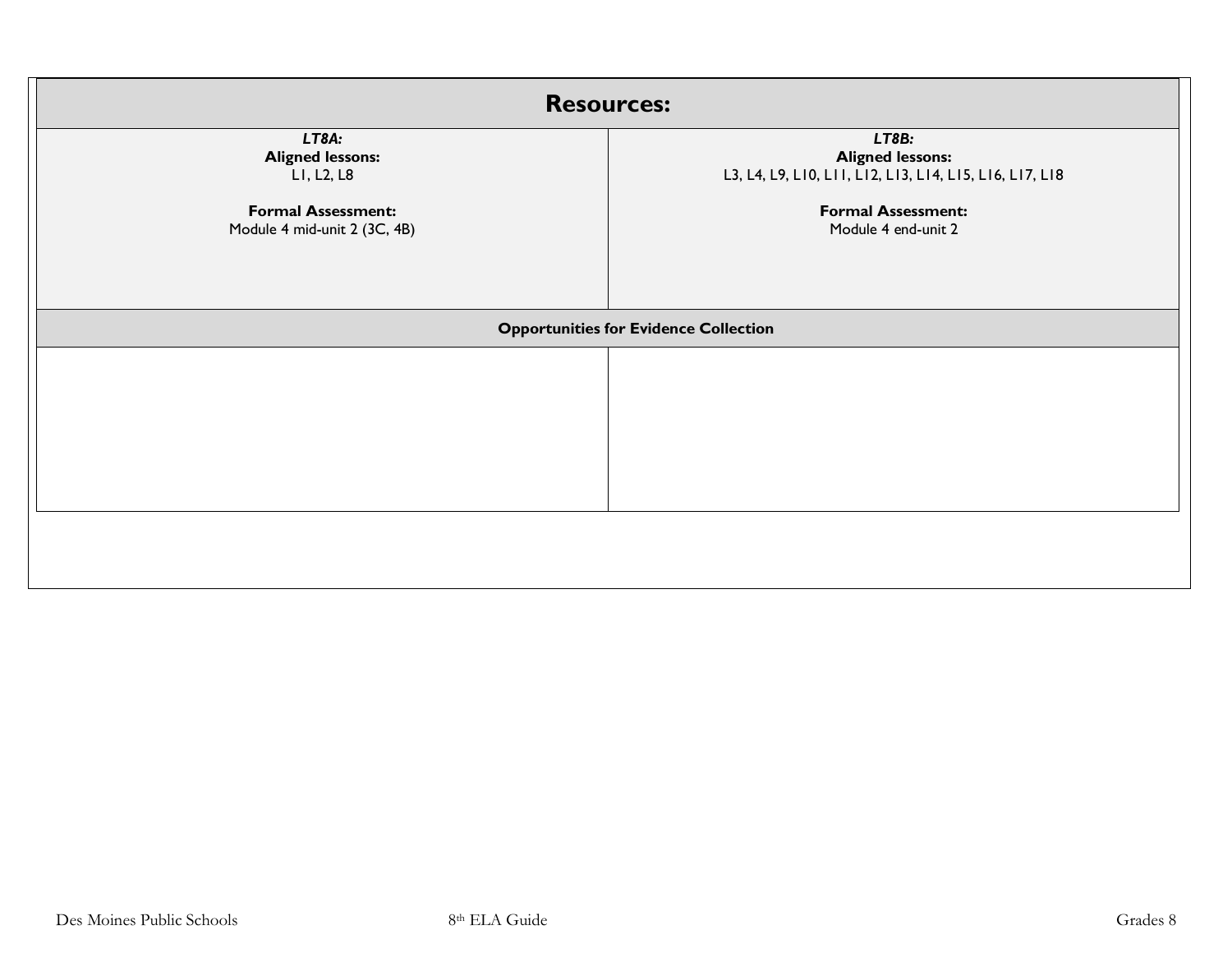# **Module 4, Unit 3: Investigate, Discover, and Apply Lessons from Japanese American Internment**

**Topic Narrative:** In this unit, students focus on understanding key lessons from Japanese American internment.

#### <https://curriculum.eleducation.org/curriculum/ela/2019/grade-8/module-4/unit-3>

| <b>Topic</b>                                                                                                       | <b>Achieving Grade Level (AT)</b>                                                                                                 |
|--------------------------------------------------------------------------------------------------------------------|-----------------------------------------------------------------------------------------------------------------------------------|
| When collecting evidence<br>related to these targets, it<br>will be recorded in this<br>topics in Infinite Campus. | The Level 3 Targets are the grade level expectation for students in all classes. Success Criteria are provided below each target. |
|                                                                                                                    | LT9A- Analyze how an author develops central ideas over the course of a text                                                      |
|                                                                                                                    | Learning that shows evidence of progressing towards grade-level learning target:                                                  |
|                                                                                                                    | Identify central idea(s) in a complex text                                                                                        |
|                                                                                                                    | Identify key details or events                                                                                                    |
|                                                                                                                    | Construct an objective summary                                                                                                    |
|                                                                                                                    | Support explanation/interpretation with text evidence                                                                             |
|                                                                                                                    | LT9B- Engage in collaborative discussion about the lessons of internment and redress                                              |
| Investigate,                                                                                                       | Learning that shows evidence of progressing towards grade-level learning target:                                                  |
| Discover, &                                                                                                        | Ask questions that connect the ideas of several speakers                                                                          |
| <b>Apply</b>                                                                                                       | Respond to questions and comments with relevant evidence, observations, and ideas                                                 |
|                                                                                                                    | Consider new ideas carefully and, when warranted, explain, or change my thinking.                                                 |
|                                                                                                                    | LT9C- Present a personal reflection of their learning process.                                                                    |
|                                                                                                                    | Learning that shows evidence of progressing towards grade-level learning target:                                                  |
|                                                                                                                    | Create a presentation that incudes multimedia or visual elements                                                                  |
|                                                                                                                    | Speak with clarity as appropriate to the audience and modality                                                                    |
|                                                                                                                    | Use appropriate verbal and physical techniques (eye contact, volume, pace, body language)                                         |
|                                                                                                                    | Demonstrate authenticity and craftsmanship in the final product                                                                   |
|                                                                                                                    | Demonstrate deep knowledge of their organization and its connection to the lessons of internment                                  |